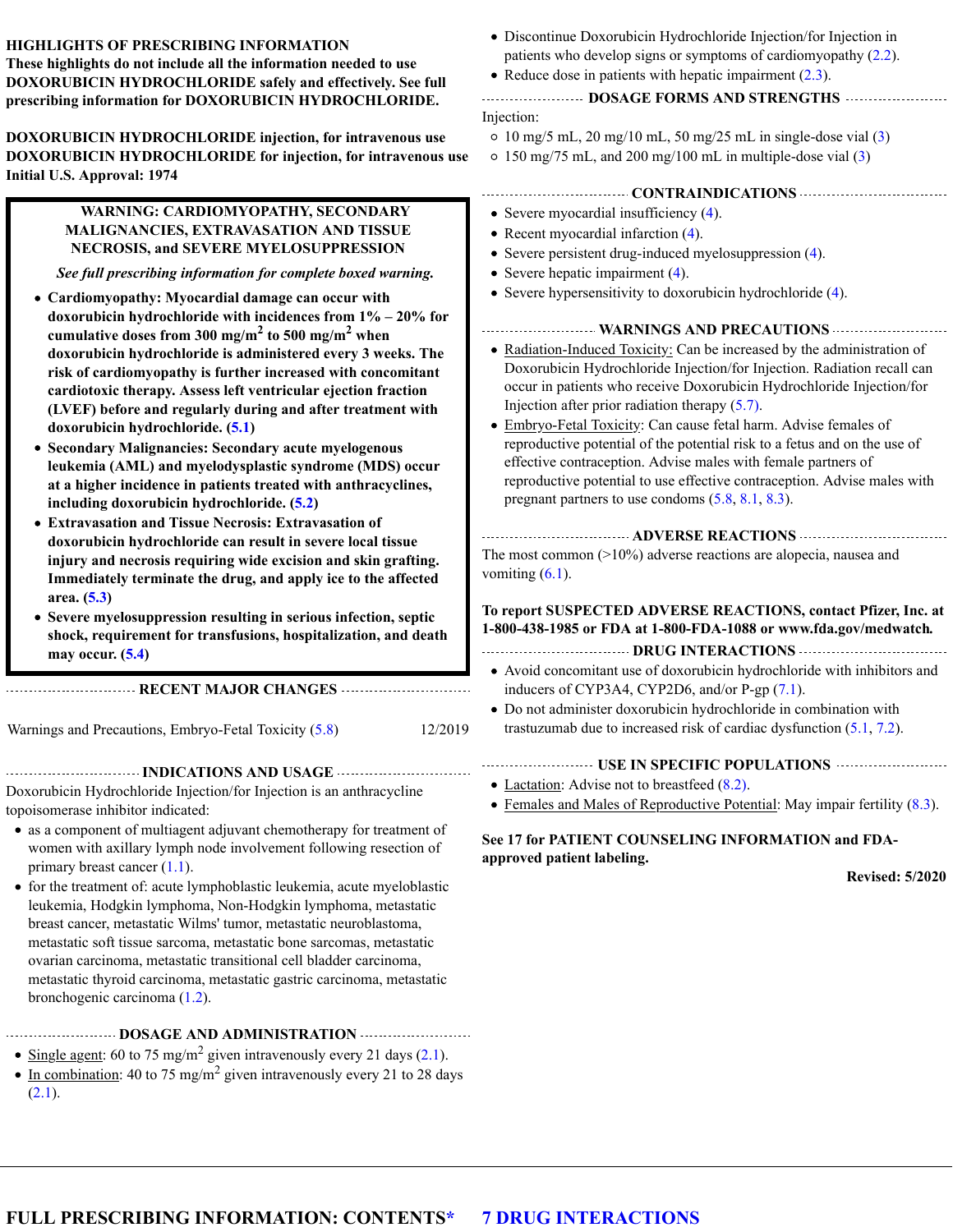| <b>WARNING: CARDIOMYOPATHY, SECONDARY</b>                   | 7.1 Effect of Other Drugs on Doxorubicin Hydrochloride    |
|-------------------------------------------------------------|-----------------------------------------------------------|
| <b>MALIGNANCIES, EXTRAVASATION AND TISSUE</b>               | <b>Injection/for Injection</b>                            |
| <b>NECROSIS, and SEVERE MYELOSUPPRESSION</b>                | 7.2 Concomitant Use of Trastuzumab                        |
| <b>1 INDICATIONS AND USAGE</b>                              | 7.3 Concomitant Use of Dexrazoxane                        |
| 1.1 Adjuvant Breast Cancer                                  | 7.4 Concomitant Use of 6-Mercaptopurine                   |
| 1.2 Other Cancers                                           | <b>8 USE IN SPECIFIC POPULATIONS</b>                      |
| <b>2 DOSAGE AND ADMINISTRATION</b>                          | 8.1 Pregnancy                                             |
| 2.1 Recommended Dosage for Adjuvant Breast Cancer           | 8.2 Lactation                                             |
| 2.2 Recommended Dosage for Other Cancers                    | 8.3 Females and Males of Reproductive Potential           |
| 2.3 Dosage Modifications for Adverse Reactions              | 8.4 Pediatric Use                                         |
| 2.4 Dosage Modifications for Hepatic Impairment             | 8.5 Geriatric Use                                         |
| 2.5 Preparation and Administration                          | 8.6 Hepatic Impairment                                    |
| <b>3 DOSAGE FORMS AND STRENGTHS</b>                         | <b>10 OVERDOSAGE</b>                                      |
| <b>4 CONTRAINDICATIONS</b>                                  | <b>11 DESCRIPTION</b>                                     |
| <b>5 WARNINGS AND PRECAUTIONS</b>                           | <b>12 CLINICAL PHARMACOLOGY</b>                           |
| 5.1 Cardiomyopathy and Arrhythmias                          | 12.1 Mechanism of Action                                  |
| 5.2 Secondary Malignancies                                  | 12.3 Pharmacokinetics                                     |
| 5.3 Extravasation and Tissue Necrosis                       | <b>13 NONCLINICAL TOXICOLOGY</b>                          |
| 5.4 Severe Myelosuppression                                 | 13.1 Carcinogenesis, Mutagenesis, Impairment of Fertility |
| 5.5 Use in Patients with Hepatic Impairment                 | <b>14 CLINICAL STUDIES</b>                                |
| 5.6 Tumor Lysis Syndrome                                    | 14.1 Adjuvant Breast Cancer                               |
| 5.7 Potentiation of Radiation Toxicity and Radiation Recall | <b>15 REFERENCES</b>                                      |
| 5.8 Embryo-Fetal Toxicity                                   | <b>16 HOW SUPPLIED/STORAGE AND HANDLING</b>               |
|                                                             |                                                           |
| <b>6 ADVERSE REACTIONS</b>                                  | <b>17 PATIENT COUNSELING INFORMATION</b>                  |

\* Sections or subsections omitted from the full prescribing information are not listed.

#### **FULL PRESCRIBING INFORMATION**

6.2 Postmarketing Experience

#### **WARNING: CARDIOMYOPATHY, SECONDARY MALIGNANCIES, EXTRAVASATION AND TISSUE NECROSIS, and SEVERE MYELOSUPPRESSION**

- **Cardiomyopathy: Myocardial damage, including acute left ventricular failure, can occur with doxorubicin hydrochloride. The risk of cardiomyopathy is proportional to the cumulative exposure with incidence rates** from  $1\%$  –  $20\%$  for cumulative doses ranging from  $300$  mg/m $^2$  to  $500$  mg/m $^2$  when doxorubicin hydrochloride **is administered every 3 weeks. The risk of cardiomyopathy is further increased with concomitant cardiotoxic therapy. Assess left ventricular ejection fraction (LVEF) before and regularly during and after treatment with doxorubicin hydrochloride** *[see Warnings and Precautions (5.1)]***.**
- **Secondary Malignancies: Secondary acute myelogenous leukemia (AML) and myelodysplastic syndrome (MDS) occur at a higher incidence in patients treated with anthracyclines, including doxorubicin hydrochloride** *[see Warnings and Precautions (5.2)]***.**
- **Extravasation and Tissue Necrosis: Extravasation of doxorubicin hydrochloride can result in severe local tissue injury and necrosis requiring wide excision of the affected area and skin grafting. Immediately terminate the drug and apply ice to the affected area** *[see Warnings and Precautions (5.3)]***.**
- **Severe myelosuppression resulting in serious infection, septic shock, requirement for transfusions, hospitalization, and death may occur** *[see Warnings and Precautions (5.4)]***.**

#### **1 INDICATIONS AND USAGE**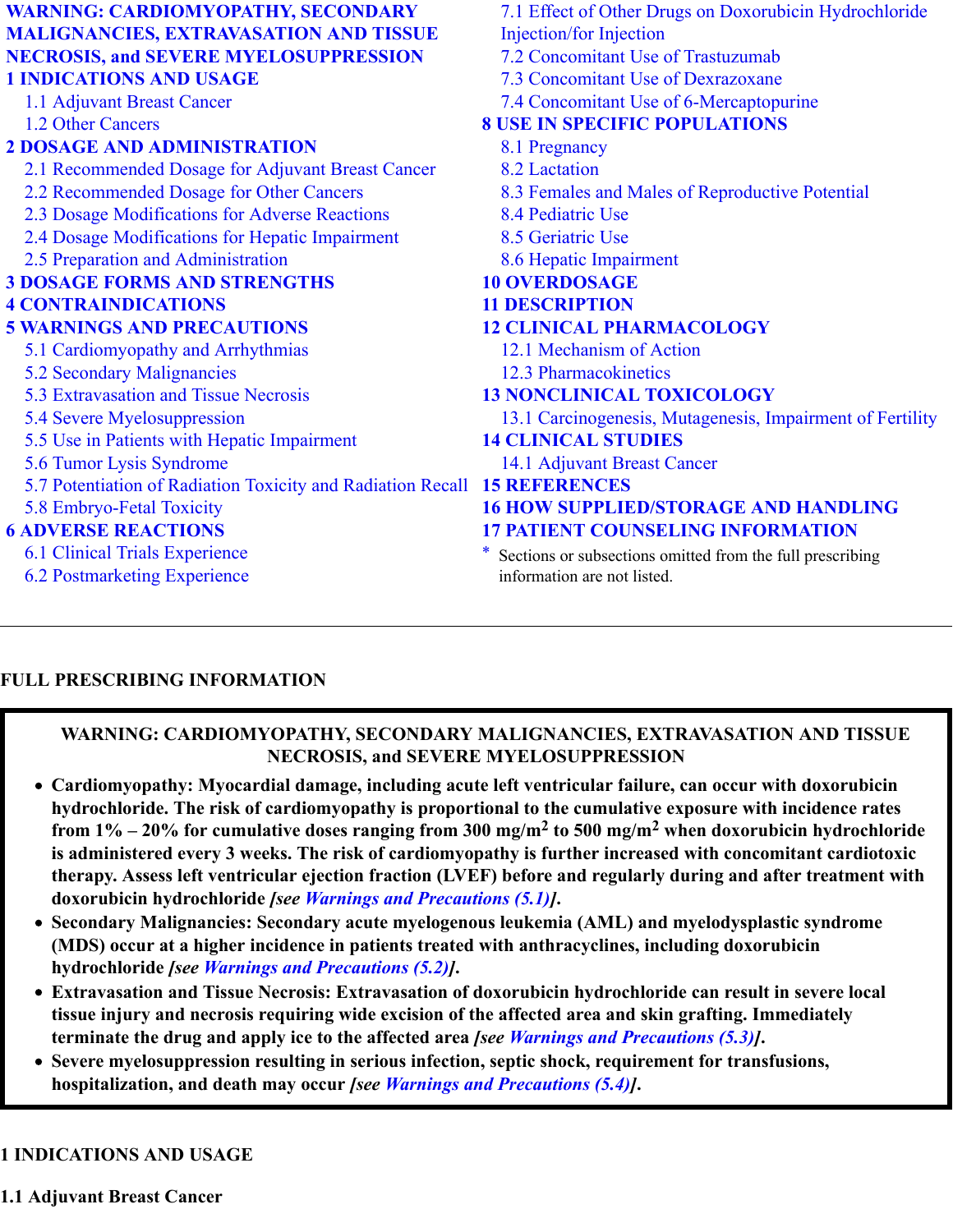Doxorubicin Hydrochloride Injection/for Injection is indicated as a component of multi-agent adjuvant chemotherapy for treatment of women with axillary lymph node involvement following resection of primary breast cancer*.*

# **1.2 Other Cancers**

Doxorubicin Hydrochloride Injection/for Injection is indicated for the treatment of

- acute lymphoblastic leukemia
- acute myeloblastic leukemia
- Hodgkin lymphoma
- non-Hodgkin lymphoma (NHL)
- metastatic breast cancer
- metastatic Wilms' tumor
- metastatic neuroblastoma
- metastatic soft tissue sarcoma
- metastatic bone sarcoma
- metastatic ovarian carcinoma
- metastatic transitional cell bladder carcinoma
- metastatic thyroid carcinoma
- metastatic gastric carcinoma
- metastatic bronchogenic carcinoma

# **2 DOSAGE AND ADMINISTRATION**

# **2.1 Recommended Dosage for Adjuvant Breast Cancer**

The recommended dosage of Doxorubicin Hydrochloride Injection/for Injection is 60 mg/m<sup>2</sup> administered as an intravenous bolus on day 1 of each 21-day treatment cycle, in combination with cyclophosphamide, for a total of four cycles*.*

# **2.2 Recommended Dosage for Other Cancers**

- The recommended dosage of Doxorubicin Hydrochloride Injection/for Injection when used as a single agent is 60 mg/m<sup>2</sup> to 75 mg/m<sup>2</sup> intravenously every 21 days.
- The recommended dosage of Doxorubicin Hydrochloride Injection/for Injection, when administered in combination with other chemotherapy drugs, is 40 mg/m<sup>2</sup> to 75 mg/m<sup>2</sup> intravenously every 21 to 28 days.
- Consider use of the lower Doxorubicin Hydrochloride Injection/for Injection dose in the recommended dosage range or longer intervals between cycles for heavily pretreated patients, elderly patients, or obese patients.
- Cumulative doses above 550 mg/m<sup>2</sup> are associated with an increased risk of cardiomyopathy *[see Warnings and Precautions (5.1)].*

# **2.3 Dosage Modifications for Adverse Reactions**

# Cardiomyopathy

Discontinue Doxorubicin Hydrochloride Injection/for Injection in patients who develop signs or symptoms of cardiomyopathy *[see Warnings and Precautions (5.1)]*.

# **2.4 Dosage Modifications for Hepatic Impairment**

Doxorubicin Hydrochloride Injection/for Injection is contraindicated in patients with severe hepatic impairment (Child-Pugh Class C or serum bilirubin greater than 5 mg/dL) *[see Contraindications (4)].*

Dosage modifications for Doxorubicin Hydrochloride Injection/for Injection in patients with elevated serum total bilirubin concentrations *[see Warnings and Precautions (5.5), Use in Specific Populations (8.6)]* are provided in Table 1.

# **Table 1. Recommended Dosage Modification for Elevated Serum Total Bilirubin**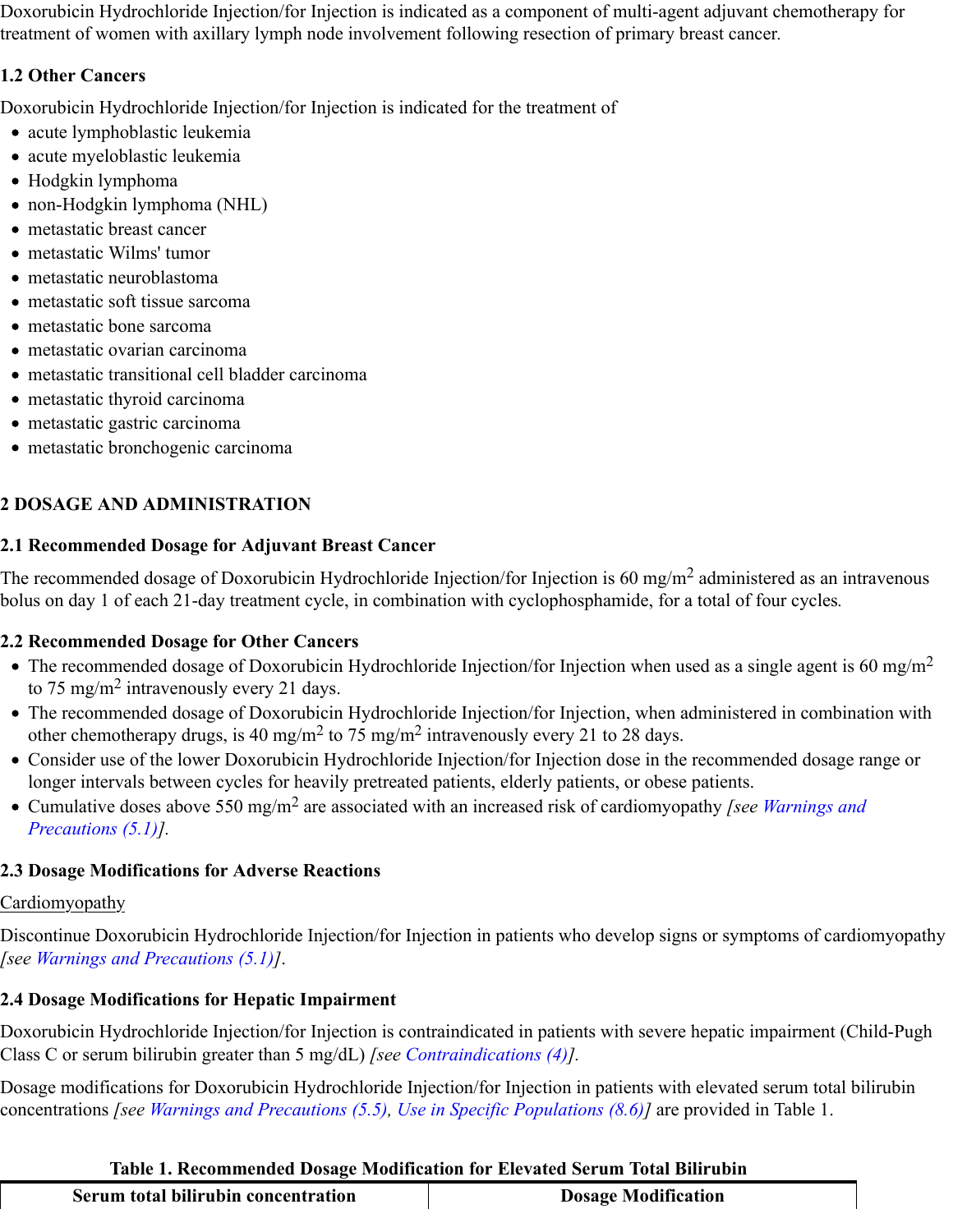| Serum total bilirubin concentration | <b>Dosage Modification</b>                                                                                                                |
|-------------------------------------|-------------------------------------------------------------------------------------------------------------------------------------------|
| $1.2 - 3$ mg/dL                     | 50%                                                                                                                                       |
| $3.1 - 5$ mg/dL                     | 75%                                                                                                                                       |
| greater than $5 \text{ mg/dL}$      | Do not initiate Doxorubicin Hydrochloride Injection/for<br>Injection;<br>discontinue Doxorubicin Hydrochloride Injection/for<br>Injection |

## **2.5 Preparation and Administration**

Doxorubicin Hydrochloride Injection/for Injection is a cytotoxic drug. Follow applicable special handling and disposal procedures. 1

## Preparation

## *Reconstitution of Doxorubicin Hydrochloride for Injection*

- Reconstitute Doxorubicin Hydrochloride for Injection with 0.9% Sodium Chloride Injection to obtain a final concentration of 2 mg per mL as follows:
	- 5 mL 0.9% Sodium Chloride Injection, USP to reconstitute 10 mg vial
	- 10 mL 0.9% Sodium Chloride Injection, USP to reconstitute 20 mg vial
	- 25 mL 0.9% Sodium Chloride Injection, USP to reconstitute 50 mg vial
	- 75 mL 0.9% Sodium Chloride Injection, USP to reconstitute 150 mg vial
- Gently shake vial until the contents have dissolved.
- Protect reconstituted solution from light.

# *Dilution of Doxorubicin Hydrochloride Injection and Reconstituted Doxorubicin Hydrochloride for Injection*

- Dilute Doxorubicin Hydrochloride Injection or reconstituted Doxorubicin Hydrochloride for Injection in 0.9% Sodium Chloride Injection, USP or 5% Dextrose Injection, USP.
- Protect from light following preparation until completion of infusion.
- Use within 1 hour. If not used within 1 hour, discard the diluted product.

## Administration

Visually inspect for particulate matter and discoloration prior to administration, whenever solution and container permit. Discard if the solution is discolored, cloudy, or contains particulate matter.

# *Administration by Intravenous Injection*

- Administer diluted Doxorubicin Hydrochloride Injection or diluted reconstituted Doxorubicin Hydrochloride for Injection as an intravenous injection through a central intravenous line or a secure and free-flowing peripheral venous line containing 0.9% Sodium Chloride Injection, USP, 0.45% Sodium Chloride Injection, USP, or 5% Dextrose Injection, USP.
- Administer intravenously over 3 to 10 minutes. Decrease the rate of infusion if erythematous streaking along the vein proximal to the site of infusion or facial flushing occur.

# *Administration by Continuous Intravenous Infusion*

- Administer diluted Doxorubicin Hydrochloride Injection solution or diluted reconstituted Doxorubicin Hydrochloride for Injection solution only through a central intravenous line. Decrease the rate of infusion if erythematous streaking along the vein proximal to the site of infusion or facial flushing occur.
- Protect from light from preparation for infusion until completion of infusion.

# Management of Suspected Extravasation

Immediately discontinue Doxorubicin Hydrochloride Injection/for Injection for burning or stinging sensation or other evidence indicating peri-venous infiltration or extravasation. Manage confirmed or suspected extravasation as follows:

- Do not remove the needle until attempts are made to aspirate extravasated fluid.
- Do not flush the line.
- Avoid applying pressure to the site.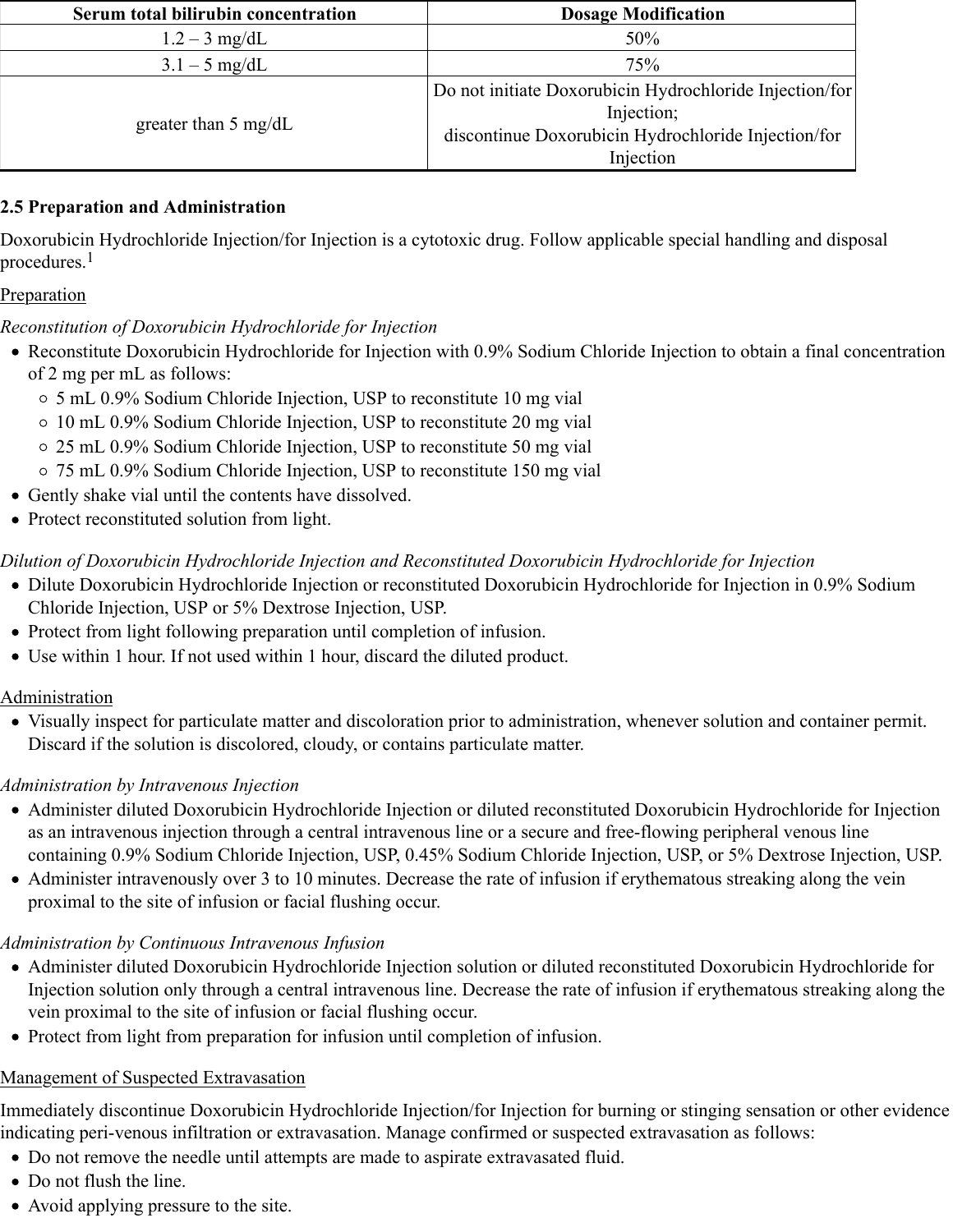- Apply ice to the site intermittently for 15 minutes, 4 times a day for 3 days.
- If the extravasation is in an extremity, elevate the extremity.
- In adults, consider administration of dexrazoxane *[see Warnings and Precautions (5.3)]*.

#### Management of Contact with Skin or Eyes

Treat accidental contact with the skin or eyes immediately by copious lavage with water, or soap and water, or sodium bicarbonate solution. Do not abrade the skin by using a scrub brush. Seek medical attention.

#### Incompatibility with Other Drugs

Do not admix Doxorubicin Hydrochloride Injection/for Injection with other drugs. If Doxorubicin Hydrochloride Injection/for Injection is mixed with heparin or fluorouracil, a precipitate may form. Avoid contact with alkaline solutions which can lead to hydrolysis of doxorubicin hydrochloride.

## **3 DOSAGE FORMS AND STRENGTHS**

- Doxorubicin Hydrochloride Injection:
	- 10 mg/5 mL, 20 mg/10 mL and 50 mg/25 mL (2 mg/mL) clear red solution in a single-dose vial
	- 150 mg/75 mL and 200 mg/100 mL (2 mg/mL) clear red solution in a multiple-dose vial

## **4 CONTRAINDICATIONS**

Doxorubicin Hydrochloride Injection/for Injection are contraindicated in patients with:

- Severe myocardial insufficiency *[see Warnings and Precautions (5.1)]*
- Recent (occurring within the past 4–6 weeks) myocardial infarction *[see Warnings and Precautions (5.1)]*
- Severe persistent drug-induced myelosuppression *[see Warnings and Precautions (5.4)]*
- Severe hepatic impairment (defined as Child Pugh Class C or serum bilirubin level greater than 5 mg/dL) *[see Warnings and Precautions (5.5)]*
- Severe hypersensitivity reaction to doxorubicin hydrochloride, including anaphylaxis *[see Adverse Reactions (6.2)]*

# **5 WARNINGS AND PRECAUTIONS**

## **5.1 Cardiomyopathy and Arrhythmias**

## Cardiomyopathy

Doxorubicin hydrochloride can result in myocardial damage, including acute left ventricular failure. The risk of cardiomyopathy is generally proportional to the cumulative exposure. Include prior doses of other anthracyclines or anthracenediones in calculations of total cumulative dosage for doxorubicin hydrochloride. Cardiomyopathy may develop during treatment or up to several years after completion of treatment and can include decrease in LVEF and signs and symptoms of congestive heart failure (CHF). The probability of developing cardiomyopathy is estimated to be 1 to 2% at a total cumulative dose of 300 mg/m<sup>2</sup> of doxorubicin hydrochloride, 3 to 5% at a dose of 400 mg/m<sup>2</sup>, 5 to 8% at a dose of 450 mg/m<sup>2</sup>, and 6 to 20% at a dose of 500 mg/m<sup>2</sup>, when doxorubicin hydrochloride is administered every 3 weeks. There is an additive or potentially synergistic increase in the risk of cardiomyopathy in patients who have received radiotherapy to the mediastinum or concomitant therapy with other known cardiotoxic agents, such as cyclophosphamide and trastuzumab.

Pericarditis and myocarditis have also been reported during or following doxorubicin hydrochloride treatment.

Assess left ventricular cardiac function (e.g., MUGA or echocardiogram) prior to initiation of Doxorubicin Hydrochloride Injection/for Injection, during treatment to detect acute changes, and after treatment to detect delayed cardiotoxicity. Increase the frequency of assessments as the cumulative dose exceeds  $300$  mg/m<sup>2</sup>. Use the same method of assessment of LVEF at all time points *[see Use in Specific Populations (8.4)]*. Discontinue Doxorubicin Hydrochloride Injection/for Injection in patients who develop signs or symptoms of cardiomyopathy *[see Dosage and Administration (2.3)]*.

Consider the use of dexrazoxane to reduce the incidence and severity of cardiomyopathy due to doxorubicin hydrochloride administration in patients who have received a cumulative doxorubicin hydrochloride dose of 300 mg/m<sup>2</sup> and who will continue to receive doxorubicin hydrochloride.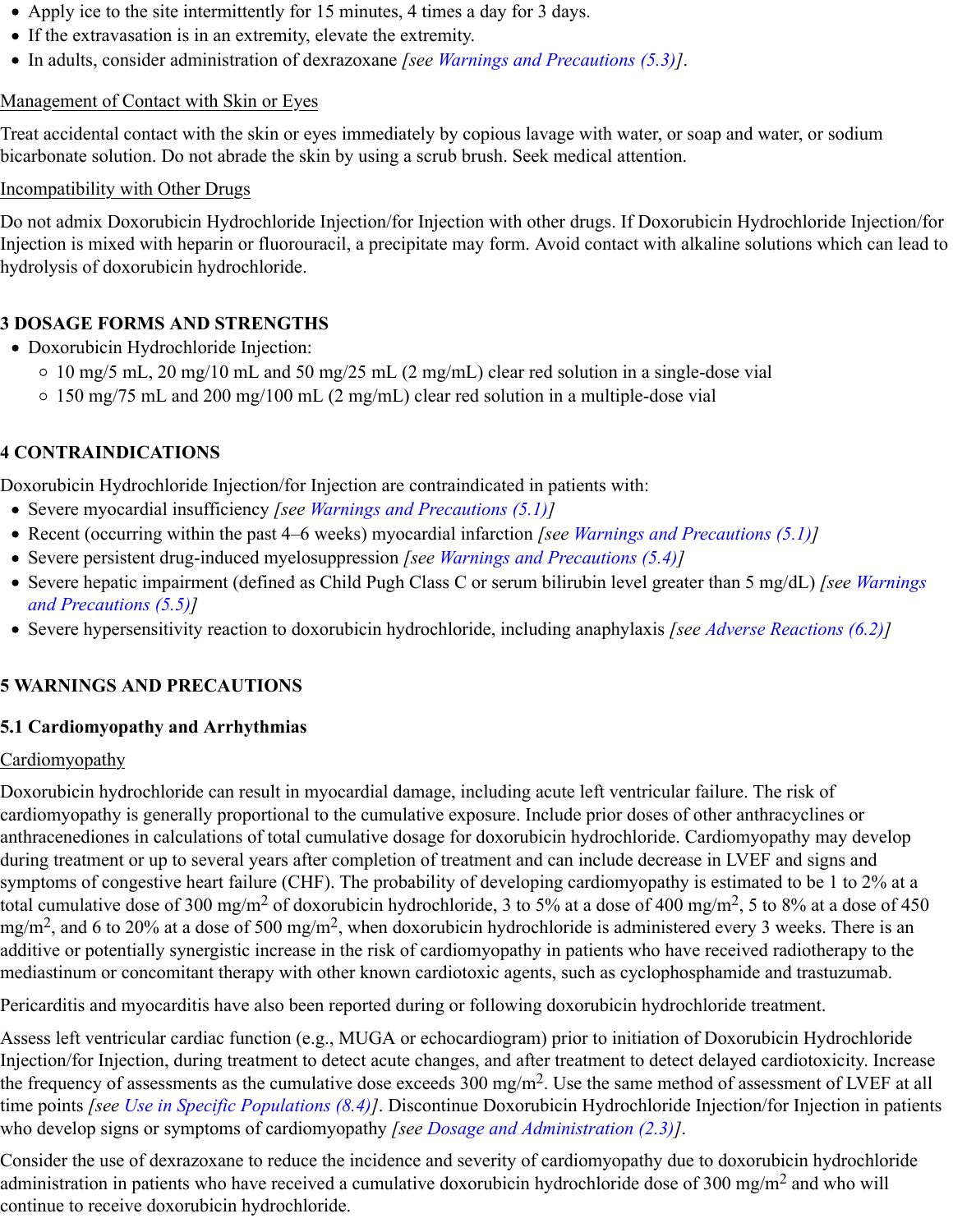#### Arrhythmias

Doxorubicin hydrochloride can result in arrhythmias, including life-threatening arrhythmias, during or within a few hours after doxorubicin hydrochloride administration and at any time point during treatment. Tachyarrhythmias, including sinus tachycardia, premature ventricular contractions, and ventricular tachycardia, as well as bradycardia, can occur. Electrocardiographic changes, including non-specific ST-T wave changes, atrioventricular and bundle-branch block can also occur. These electrocardiographic changes may be transient and self-limited and may not require a dosage modification of doxorubicin hydrochloride.

#### **5.2 Secondary Malignancies**

The risk of developing secondary acute myelogenous leukemia (AML) and myelodysplastic syndrome (MDS) is increased following treatment with doxorubicin hydrochloride. Cumulative incidences ranged from 0.2% at five years to 1.5% at 10 years in two separate trials involving the adjuvant treatment of women with breast cancer. These leukemias generally occur within 1 to 3 years of treatment.

#### **5.3 Extravasation and Tissue Necrosis**

Extravasation of doxorubicin hydrochloride can cause severe local tissue injury manifesting as blistering, ulceration, and necrosis requiring wide excision of the affected area and skin grafting. Extravasation should be considered if a patient experiences a burning or stinging sensation or shows other evidence indicating peri-venous infiltration or extravasation; however, extravasation may be present in patients who do not experience a stinging or burning sensation or when blood return is present on aspiration of the infusion needle.

When given via a peripheral venous line, infuse Doxorubicin Hydrochloride Injection/for Injection over 10 minutes or less to minimize the risk of thrombosis or perivenous extravasation.

If extravasation is suspected, immediately discontinue the intravenous injection or continuous intravenous infusion *[see Dosage and Administration (2.5)]*. Apply ice to the site intermittently for 15 minutes, 4 times a day for 3 days. In adults, if appropriate, administer dexrazoxane at the site of extravasation as soon as possible and within the first 6 hours after extravasation.

#### **5.4 Severe Myelosuppression**

Doxorubicin hydrochloride can cause myelosuppression. In Study 1, the incidence of severe myelosuppression was: grade 4 leukopenia (0.3%), grade 3 leukopenia (3%), and grade 4 thrombocytopenia (0.1%). A dose-dependent, reversible neutropenia is the predominant manifestation of myelosuppression from doxorubicin hydrochloride. When doxorubicin hydrochloride is administered every 21 days, the neutrophil count reaches its nadir 10 to 14 days after administration with recovery usually occurring by day 21.

Obtain complete blood counts prior to each treatment and carefully monitor patients during treatment for possible clinical complications due to myelosuppression. Delay next dose of Doxorubicin Hydrochloride Injection/for Injection if severe myelosuppression has not improved. Consider dose reduction for patients with prolonged myelosuppression based on severity of reaction.

## **5.5 Use in Patients with Hepatic Impairment**

The clearance of doxorubicin is decreased in patients with elevated serum bilirubin with an increased risk of toxicity *[see Use in Specific Populations (8.6), Clinical Pharmacology (12.3)]*. Doxorubicin Hydrochloride Injection/for Injection is contraindicated in patients with severe hepatic impairment (defined as Child Pugh Class C or serum bilirubin level greater than 5 mg/dL) *[see Contraindications (4)].* Reduce the dose of Doxorubicin Hydrochloride Injection/for Injection in patients with serum bilirubin levels of 1.2 to 5 mg/dL *[see Dosage and Administration (2.4)]*. Obtain liver tests including ALT, AST, alkaline phosphatase, and bilirubin prior to and during therapy.

#### **5.6 Tumor Lysis Syndrome**

Doxorubicin hydrochloride can induce tumor lysis syndrome in patients with rapidly growing tumors. Evaluate blood uric acid levels, potassium, calcium, phosphate, and creatinine after initial treatment. Hydration, urine alkalinization, and prophylaxis with allopurinol to prevent hyperuricemia may minimize potential complications of tumor lysis syndrome.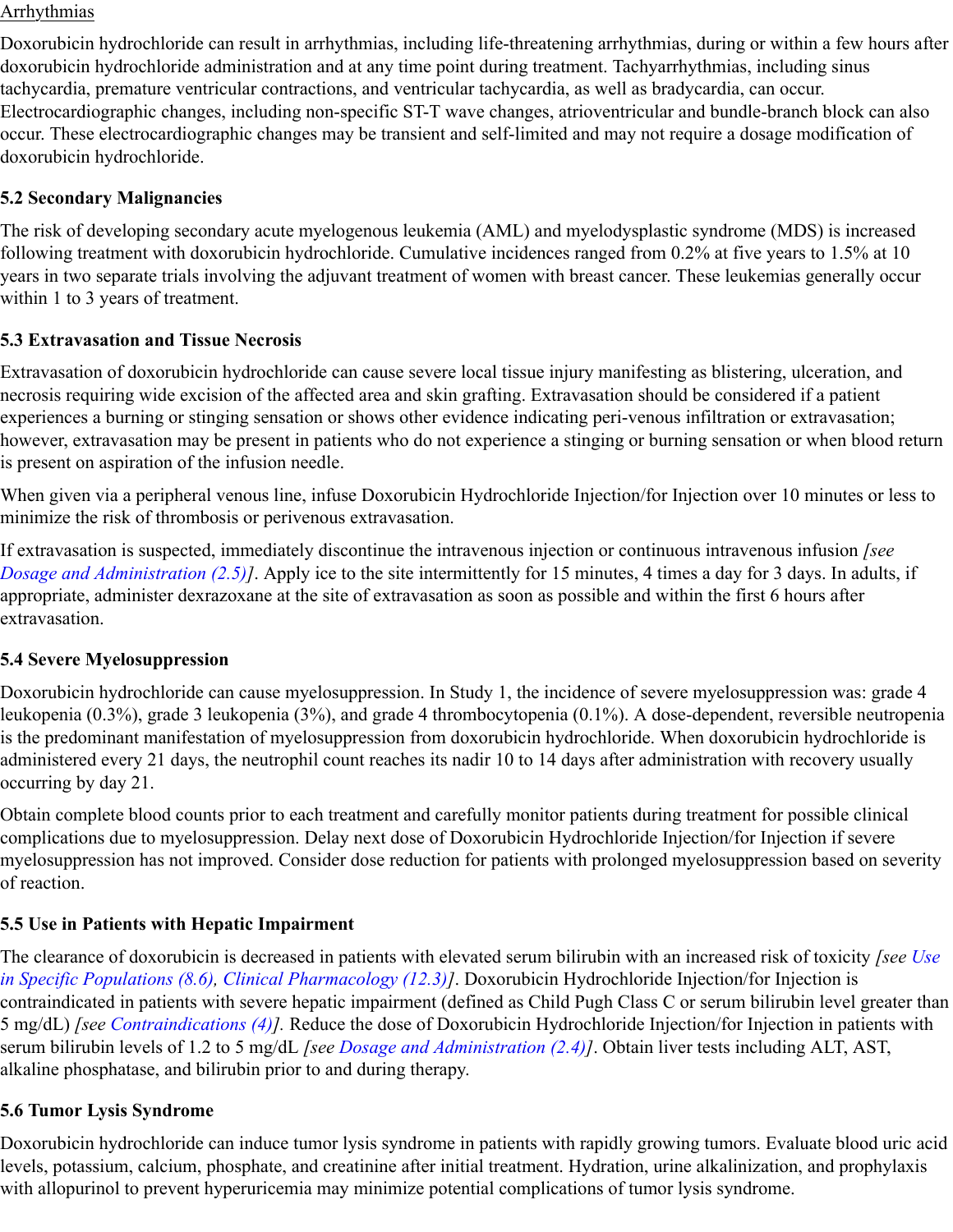#### **5.7 Potentiation of Radiation Toxicity and Radiation Recall**

Doxorubicin hydrochloride can increase radiation-induced toxicity to the myocardium, mucosa, skin, and liver. Radiation recall, including but not limited to cutaneous and pulmonary toxicity, can occur in patients who receive doxorubicin hydrochloride after prior radiation therapy.

## **5.8 Embryo-Fetal Toxicity**

Based on findings in animals and its mechanism of action, Doxorubicin Hydrochloride Injection/for Injection can cause fetal harm when administered to a pregnant woman; avoid the use of Doxorubicin Hydrochloride Injection/for Injection during the 1st trimester. Available human data do not establish the presence or absence of major birth defects and miscarriage related to the use of doxorubicin hydrochloride during the 2<sup>nd</sup> and 3<sup>rd</sup> trimesters. Doxorubicin hydrochloride was teratogenic and embryotoxic in rats and rabbits at doses lower than the recommended human dose. Advise pregnant women of the potential risk to a fetus. Advise females of reproductive potential to use effective contraception during treatment with Doxorubicin Hydrochloride Injection/for Injection and for 6 months after treatment. Advise males with female partners of reproductive potential to use effective contraception during treatment with Doxorubicin Hydrochloride Injection/for Injection and for 3 months after treatment. Advise males with pregnant partners to use condoms during treatment with Doxorubicin Hydrochloride Injection/for Injection and for at least 10 days after the final dose *[see Use in Specific Populations (8.1, 8.3), Nonclinical Toxicology (13.1)]*.

## **6 ADVERSE REACTIONS**

The following clinically significant adverse reactions are described elsewhere in the labeling.

- Cardiomyopathy and Arrhythmias *[see Warnings and Precautions (5.1)]*
- Secondary Malignancies *[see Warnings and Precautions (5.2)]*
- Extravasation and Tissue Necrosis *[see Warnings and Precautions (5.3)]*
- Severe Myelosuppression *[see Warnings and Precautions (5.4)]*
- Tumor Lysis Syndrome *[see Warnings and Precautions (5.6)]*
- Radiation Sensitization and Radiation Recall *[see Warnings and Precautions (5.7)]*

## **6.1 Clinical Trials Experience**

Because clinical trials are conducted under widely varying conditions, adverse reaction rates observed in the clinical trials of a drug cannot be directly compared to rates in the clinical trials of another drug and may not reflect the rates observed in practice.

#### Breast Cancer

The safety data below were collected from 1492 women who received doxorubicin hydrochloride at a dose of 60 mg/m<sup>2</sup> and cyclophosphamide at a dose of 600 mg/m<sup>2</sup> (AC) every 3 weeks for 4 cycles for the adjuvant treatment of axillary lymph node positive breast cancer. The median number of cycles received was 4. Selected adverse reactions reported in this study are provided in Table 2. No treatment-related deaths were reported in patients on either arm of the study.

## **Table 2. Selected Adverse Reactions in Patients with Early Breast Cancer Involving Axillary Lymph Nodes**

|                          |                    | $\tilde{}$<br>.                      |  |  |
|--------------------------|--------------------|--------------------------------------|--|--|
| <b>Adverse Reactions</b> | $AC^*$<br>$N=1492$ | <b>Conventional CMF</b><br>$N = 739$ |  |  |
|                          | $\frac{0}{0}$      | $\frac{6}{9}$                        |  |  |
| Alopecia                 | 92                 |                                      |  |  |
| Vomiting                 |                    |                                      |  |  |
| Vomiting $\leq 12$ hours | 34                 | 25                                   |  |  |
| Vomiting >12 hours       | 37                 | 12                                   |  |  |
| Intractable              |                    |                                      |  |  |
| Leukopenia               |                    |                                      |  |  |

AC = doxorubicin hydrochloride, cyclophosphamide; CMF = cyclophosphamide, methotrexate, fluorouracil

\* Includes pooled data from patients who received either AC for 4 cycles or AC for 4 cycles followed by CMF for 3 cycles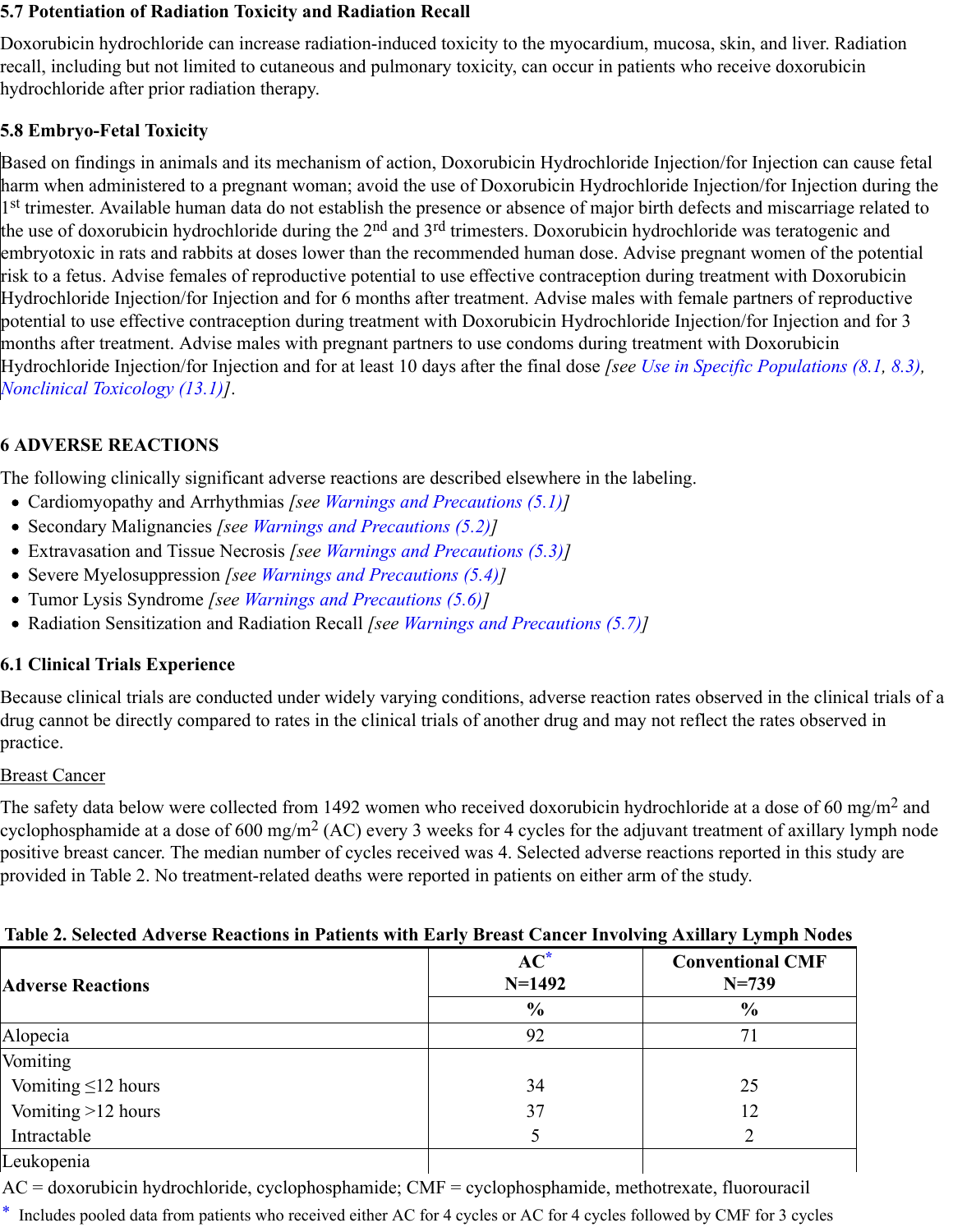|                                          | $AC^*$         | <b>Conventional CMF</b> |
|------------------------------------------|----------------|-------------------------|
| <b>Adverse Reactions</b>                 | $N=1492$       | $N = 739$               |
|                                          | $\frac{0}{0}$  | $\frac{6}{9}$           |
| Grade 3 $(1,000-1,999/mm3)$              | 3.4            | 9.4                     |
| Grade 4 $(<1000 / mm3)$                  | 0.3            | 0.3                     |
| Shock, sepsis                            | $\overline{2}$ |                         |
| Systemic infection                       | $\overline{2}$ |                         |
| Cardiac dysfunction                      |                |                         |
| Asymptomatic                             | 0.2            | 0.1                     |
| Transient                                | 0.1            | $\Omega$                |
| Symptomatic                              | 0.1            |                         |
| Thrombocytopenia                         |                |                         |
| Grade 3 $(25,000-49,999 \,/\text{mm}^3)$ | $\theta$       | 0.3                     |
| Grade 4 $(<25,000 / mm3)$                | 0.1            | 0                       |

AC = doxorubicin hydrochloride, cyclophosphamide; CMF = cyclophosphamide, methotrexate, fluorouracil

\* Includes pooled data from patients who received either AC for 4 cycles or AC for 4 cycles followed by CMF for 3 cycles

## **6.2 Postmarketing Experience**

The following adverse reactions have been identified during postapproval use of Doxorubicin Hydrochloride Injection/for Injection. Because these reactions are reported voluntarily from a population of uncertain size, it is not always possible to reliably estimate their frequency or establish a causal relationship to drug exposure.

# *Cardiac –* Cardiogenic shock

*Cutaneous* – Skin and nail hyperpigmentation, oncolysis, rash, itching, photosensitivity, urticaria, acral erythema, palmar plantar erythrodysesthesia

*Gastrointestinal* – Nausea, mucositis, stomatitis, necrotizing colitis, typhlitis, gastric erosions, gastrointestinal tract bleeding, hematochezia, esophagitis, anorexia, abdominal pain, dehydration, diarrhea, hyperpigmentation of the oral mucosa

- *Hypersensitivity* Anaphylaxis
- *Laboratory Abnormalities* Increased ALT, increased AST
- *Neurological* Peripheral sensory and motor neuropathy, seizures, coma
- *Ocular* Conjunctivitis, keratitis, lacrimation
- *Vascular* Phlebosclerosis, phlebitis/thrombophlebitis, hot flashes, thromboembolism
- *Other* Malaise/asthenia, fever, chills, weight gain

## **7 DRUG INTERACTIONS**

## **7.1 Effect of Other Drugs on Doxorubicin Hydrochloride Injection/for Injection**

#### Inhibitors of CYP3A4, CYP2D6, and P-gp

Concomitant use of doxorubicin hydrochloride with inhibitors of CYP3A4, CYP2D6, or P-glycoprotein (P-gp), increased concentrations of doxorubicin, which may increase the incidence and severity of adverse reactions of doxorubicin hydrochloride. Avoid concomitant use of Doxorubicin Hydrochloride Injection/for Injection with inhibitors of CYP3A4, CYP2D6, or P-gp.

## Inducers of CYP3A4, CYP2D6, or P-gp

Concomitant use of doxorubicin hydrochloride with inducers of CYP3A4, CYP2D6, or P-gp may decrease the concentration of doxorubicin. Avoid concomitant use of Doxorubicin Hydrochloride Injection/for Injection with inducers of CYP3A4, CYP2D6, or P-gp.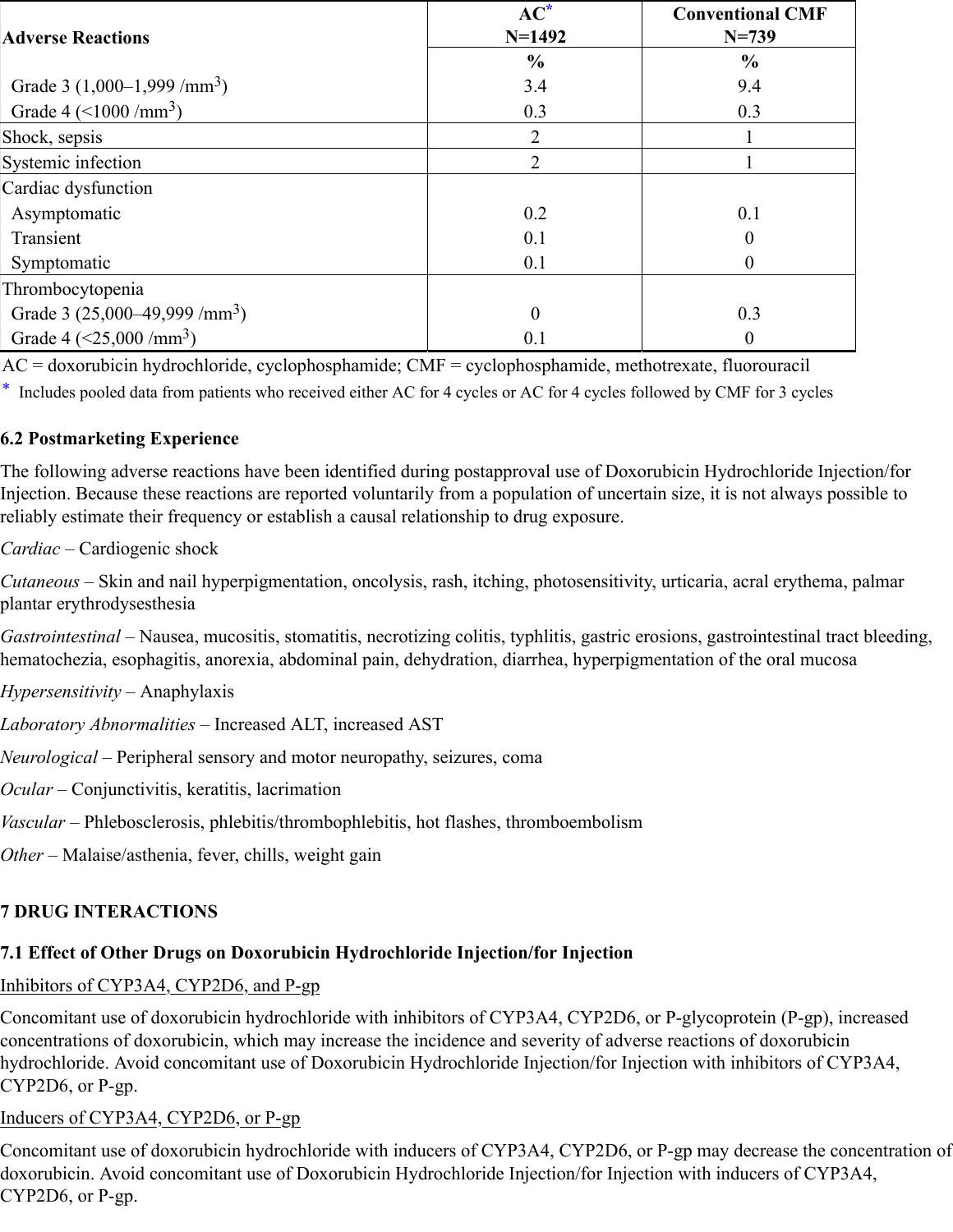#### Paclitaxel

Paclitaxel, when given prior to doxorubicin hydrochloride, increases the plasma-concentrations of doxorubicin and its metabolites. Administer Doxorubicin Hydrochloride Injection/for Injection prior to paclitaxel if used concomitantly.

## **7.2 Concomitant Use of Trastuzumab**

Concomitant use of trastuzumab and doxorubicin hydrochloride results in an increased risk of cardiac dysfunction. Avoid concomitant administration of Doxorubicin Hydrochloride Injection/for Injection and trastuzumab *[see Warnings and Precautions (5.1)].*

Patients receiving doxorubicin after stopping treatment with trastuzumab may also be at an increased risk of developing cardiotoxicity. Trastuzumab may persist in the circulation for up to 7 months. Therefore, avoid anthracycline-based therapy for up to 7 months after stopping trastuzumab when possible. If anthracyclines are used before this time, carefully monitor cardiac function.

#### **7.3 Concomitant Use of Dexrazoxane**

Do not administer dexrazoxane as a cardioprotectant at the initiation of doxorubicin hydrochloride-containing chemotherapy regimens. In a randomized trial in women with metastatic breast cancer, initiation of dexrazoxane with doxorubicin hydrochloride-based chemotherapy resulted in a significantly lower tumor response rate (48% vs. 63%; p=0.007) and shorter time to progression compared to doxorubicin hydrochloride-based chemotherapy alone.

#### **7.4 Concomitant Use of 6-Mercaptopurine**

Doxorubicin hydrochloride may potentiate 6-mercaptopurine-induced hepatotoxicity. In 11 patients with refractory leukemia treated with 6-mercaptopurine (500 mg/m<sup>2</sup> intravenously daily for 5 days per cycle every 2–3 weeks) and doxorubicin hydrochloride (50 mg/m<sup>2</sup> intravenous once per cycle every 2–3 weeks) alone or with vincristine and prednisone, all developed hepatic dysfunction manifested by increased total serum bilirubin, alkaline phosphatase and aspartate aminotransferase.

## **8 USE IN SPECIFIC POPULATIONS**

## **8.1 Pregnancy**

#### Risk Summary

Based on findings in animals and its mechanism of action, Doxorubicin Hydrochloride Injection/for Injection can cause fetal harm when administered to a pregnant woman; avoid the use of Doxorubicin Hydrochloride Injection/for Injection during the 1st trimester. Available human data do not establish the presence or absence of major birth defects and miscarriage related to the use of doxorubicin hydrochloride during the 2<sup>nd</sup> and 3<sup>rd</sup> trimesters. Doxorubicin hydrochloride was teratogenic and embryotoxic in rats and embryotoxic in rabbits when administered during organogenesis at doses approximately 0.07 times (based on body surface area) the recommended human dose of 60 mg/m<sup>2</sup> (see Data). Advise pregnant women of the potential risk to a fetus.

In the U.S. general population, the estimated background risk of major birth defects and miscarriage in clinically recognized pregnancies is 2 to 4% and 15 to 20%, respectively.

#### <u>Data</u>

#### *Animal Data*

Doxorubicin hydrochloride was teratogenic and embryotoxic at doses of 0.8 mg/kg/day (about 0.07 times the recommended human dose based on body surface area) when administered during the period of organogenesis in rats. Teratogenicity and embryotoxicity were also seen using discrete periods of treatment. The most susceptible was the 6- to 9-day gestation period at doses of 1.25 mg/kg/day and greater. Characteristic malformations included esophageal and intestinal atresia, tracheoesophageal fistula, hypoplasia of the urinary bladder, and cardiovascular anomalies. Doxorubicin hydrochloride was embryotoxic (increase in embryofetal deaths) and abortifacient at 0.4 mg/kg/day (about 0.07 times the recommended human dose based on body surface area) in rabbits when administered during the period of organogenesis.

#### **8.2 Lactation**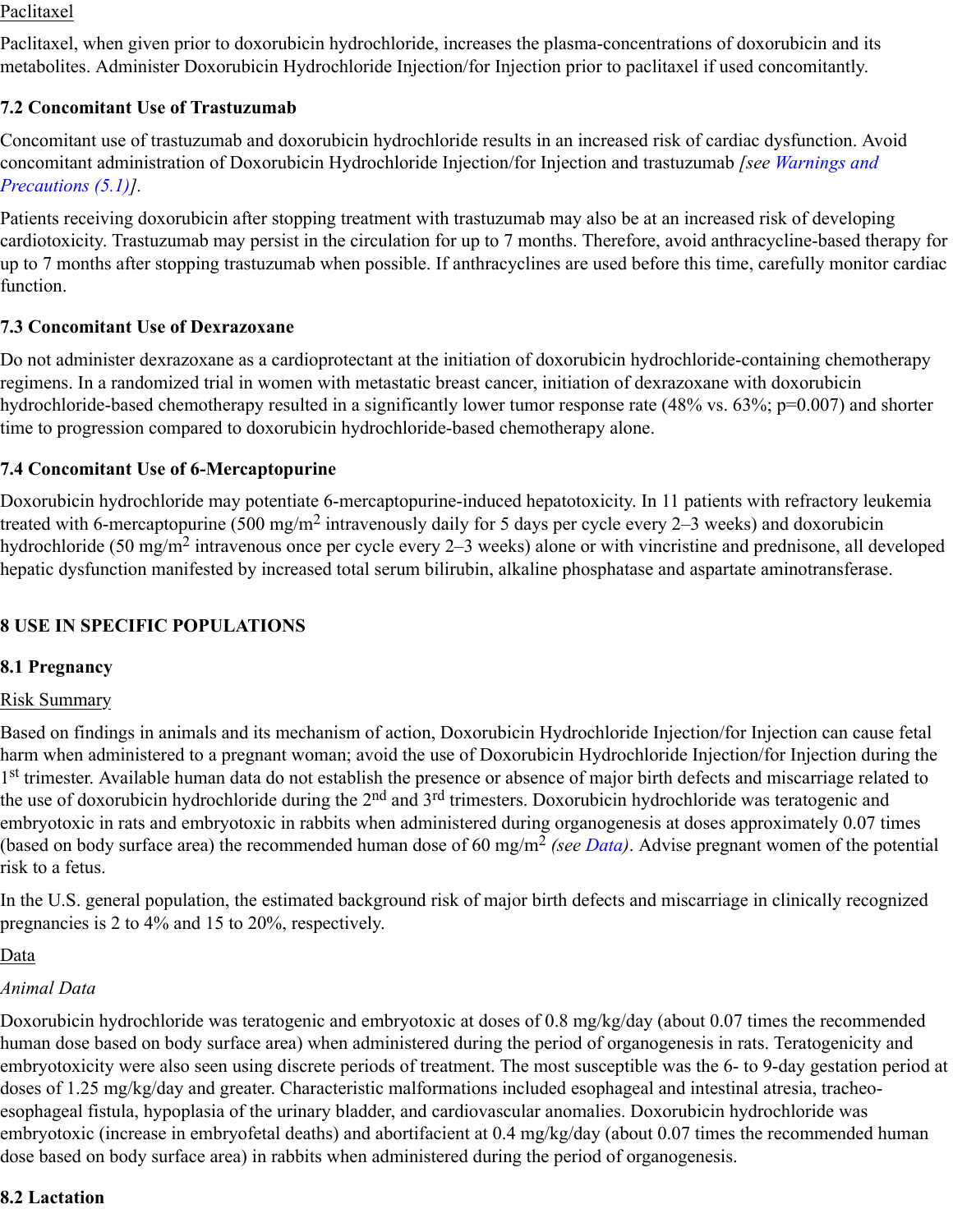#### Risk Summary

Doxorubicin was measured in the milk of one lactating patient after therapy with 70 mg/m<sup>2</sup> of doxorubicin hydrochloride given as a 15-minute intravenous infusion. The peak milk concentration at 24 hours after treatment was 4.4-fold greater than the corresponding plasma concentration. Doxorubicin was detectable in the milk up to 72 hours. There are no data on the effects of doxorubicin hydrochloride on the breastfed child or the effects on milk production. Because of the potential for serious adverse reactions in the breastfed child, advise women not to breastfeed during treatment with Doxorubicin Hydrochloride Injection/for Injection and for 10 days after the final dose.

#### **8.3 Females and Males of Reproductive Potential**

#### Pregnancy Testing

Verify the pregnancy status of females of reproductive potential prior to initiating Doxorubicin Hydrochloride Injection/for Injection.

#### Contraception

## *Females*

Doxorubicin Hydrochloride Injection/for Injection can cause fetal harm when administered to pregnant women *[see Use in Specific Populations (8.1)]*. Advise female patients of reproductive potential to use highly effective contraception during treatment with Doxorubicin Hydrochloride Injection/for Injection and for 6 months after treatment. *[see Use in Specific Populations (8.1)]*.

## *Males*

Doxorubicin hydrochloride may damage spermatozoa and testicular tissue, resulting in possible genetic fetal abnormalities. Due to the potential for genotoxicity, advise males with female partners of reproductive potential to use effective contraception during treatment with Doxorubicin Hydrochloride Injection/for Injection and for 3 months after treatment *[see Nonclinical Toxicology (13.1)]*. Males with pregnant partners should use condoms during treatment and for at least 10 days after the final dose *[see Nonclinical Toxicology (13.1), Use in Specific Populations (8.1)]*.

## Infertility

## *Females*

In females of reproductive potential, Doxorubicin hydrochloride may cause infertility and result in amenorrhea. Premature menopause can occur. Recovery of menses and ovulation is related to age at treatment *[see Nonclinical Toxicology (13.1)]*.

## *Males*

Doxorubicin hydrochloride may result in oligospermia, azoospermia, and permanent loss of fertility. Sperm counts have been reported to return to normal levels in some men. This may occur several years after the end of therapy *[see Nonclinical Toxicology (13.1)]*.

## **8.4 Pediatric Use**

Based on postmarketing reports, pediatric patients treated with doxorubicin hydrochloride are at risk for developing late cardiovascular dysfunction. Risk factors include young age at treatment (especially < 5 years), high cumulative doses and receipt of combined modality therapy. Long-term periodic cardiovascular monitoring is recommended for all pediatric patients who have received doxorubicin hydrochloride. Doxorubicin hydrochloride, as a component of intensive chemotherapy regimens administered to pediatric patients, may contribute to prepubertal growth failure and may also contribute to gonadal impairment, which is usually temporary.

There are no recommended dose adjustments based on age. Doxorubicin clearance was increased in patients aged 2 years to 20 years as compared to adults, while doxorubicin clearance was similar in infants less than 2 years as compared to adults *[see Clinical Pharmacology (12.3)]*.

## **8.5 Geriatric Use**

Clinical experience in patients who were 65 years of age and older who received doxorubicin hydrochloride-based chemotherapy regimens for metastatic breast cancer showed no overall differences in safety and effectiveness compared with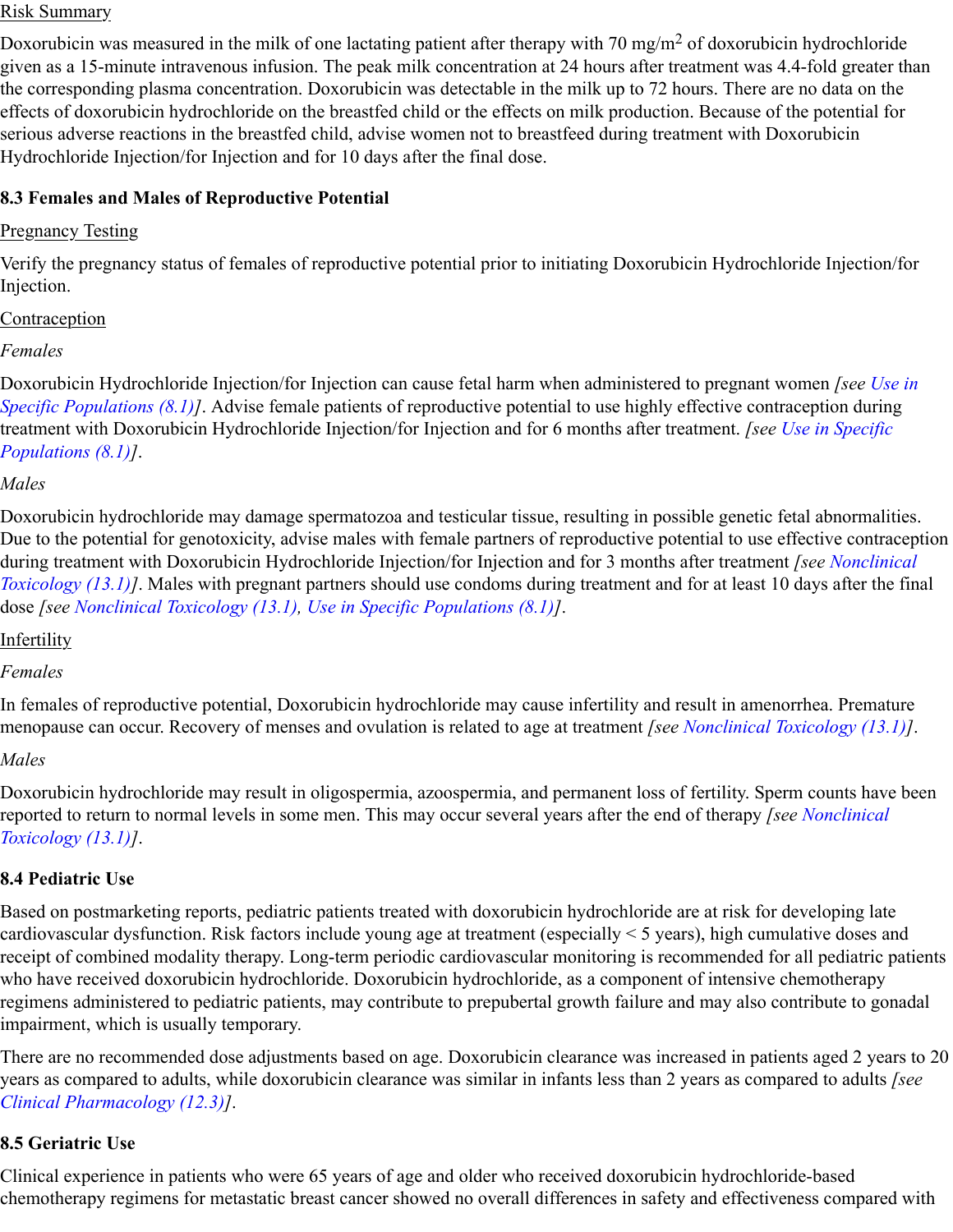younger patients.

#### **8.6 Hepatic Impairment**

The clearance of doxorubicin was reduced in patients with elevated serum total bilirubin levels. Doxorubicin Hydrochloride Injection/for Injection is contraindicated in patients with severe hepatic impairment (defined as Child Pugh Class C or serum bilirubin levels greater than 5 mg/dL) *[see Contraindications (4)]*. Reduce the dose of Doxorubicin Hydrochloride Injection/for Injection in patients with serum total bilirubin levels greater than 1.2 mg/dL *[See Dosage and Administration (2.4), Warnings and Precautions (5.5)]*.

## **10 OVERDOSAGE**

Few cases of overdose have been described.

A 58-year-old man with acute lymphoblastic leukemia received 10-fold overdose of doxorubicin hydrochloride (300 mg/m<sup>2</sup>) in one day. He was treated with charcoal filtration, hemopoietic growth factor (G-CSF), proton pump inhibitor and antimicrobial prophylaxis. The patient suffered sinus tachycardia, grade 4 neutropenia and thrombocytopenia for 11 days, severe mucositis and sepsis. The patient recovered completely 26 days after the overdose.

A 17-year-old girl with osteogenic sarcoma received 150 mg of doxorubicin hydrochloride daily for 2 days (intended dose was 50 mg per day for 3 days). The patient developed severe mucositis on days 4–7 after the overdose and chills and pyrexia on day 7. The patient was treated with antibiotics and platelets and recovered 18 days after overdose.

## **11 DESCRIPTION**

Doxorubicin hydrochloride is an anthracycline topoisomerase inhibitor isolated from cultures of *Streptomyces peucetius* var. *caesius.* The chemical name of doxorubicin hydrochloride is 5,12-Naphthacenedione, 10-[(3-amino-2,3,6-trideoxy-α-L-*lyx*ohexopyranosyl)oxy]-7,8,9,10-tetrahydro-6,8,11-trihydroxy-8-(hydroxylacetyl)-1-methoxy-, hydrochloride (8S-*ci*s)-. The chemical structure of doxorubicin hydrochloride is:



Doxorubicin Hydrochloride Injection, for intravenous use is a clear red, sterile, isotonic aqueous solution provided in vials containing 10 mg/5 mL doxorubicin hydrochloride (equivalent to 9.37 mg of doxorubicin free base), 20 mg/10 mL doxorubicin hydrochloride (equivalent to 18.74 mg of doxorubicin free base), 50 mg/25 mL doxorubicin hydrochloride (equivalent to 46.86 mg of doxorubicin free base), 150 mg/75 mL doxorubicin hydrochloride (140.58 mg of doxorubicin free base), or 200 mg/100 mL doxorubicin hydrochloride (equivalent to 187.4 mg of doxorubicin free base). The drug product has demonstrated inherent antimicrobial activity suitable for a multiple dose presentation. Each milliliter of solution contains 2 mg of doxorubicin hydrochloride and 9 mg of sodium chloride. The pH of the solution is adjusted to 3.0 with hydrochloric acid, USP.

## **12 CLINICAL PHARMACOLOGY**

## **12.1 Mechanism of Action**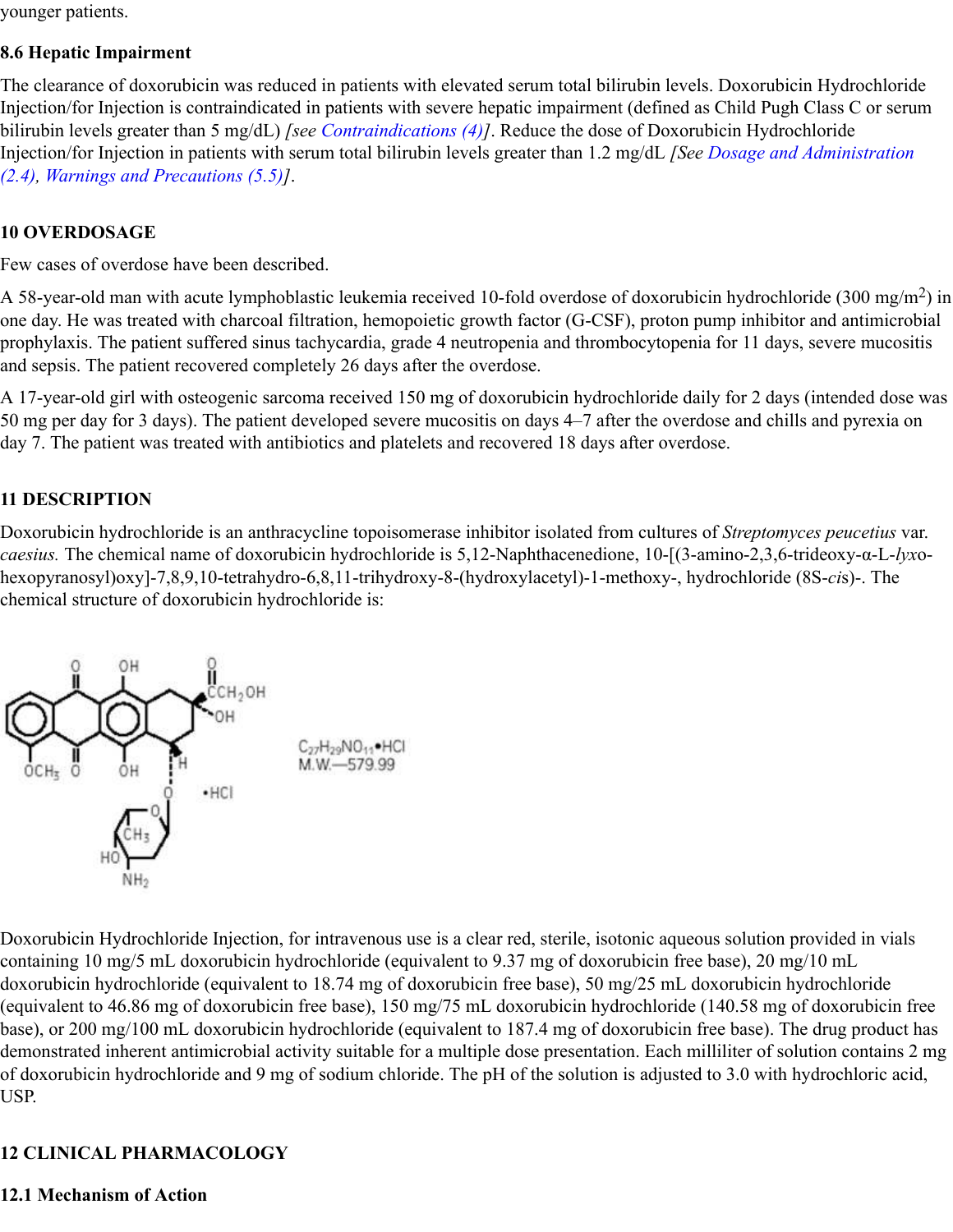The cytotoxic effect of doxorubicin hydrochloride on malignant cells and its toxic effects on various organs are thought to be related to nucleotide base intercalation and cell membrane lipid binding activities of doxorubicin. Intercalation inhibits nucleotide replication and action of DNA and RNA polymerases. The interaction of doxorubicin with topoisomerase II to form DNA-cleavable complexes appears to be an important mechanism of doxorubicin hydrochloride cytocidal activity.

## **12.3 Pharmacokinetics**

Pharmacokinetic studies conducted in patients with various types of tumors have shown that doxorubicin follows multiphasic disposition after intravenous injection. In four patients, doxorubicin demonstrated dose-independent pharmacokinetics across a dose range of 30 mg/m<sup>2</sup> to 70 mg/m<sup>2</sup>.

#### Distribution

The distribution half-life is approximately 5 minutes. Steady-state distribution volume ranges from 809 L/m<sup>2</sup> to 1214 L/m<sup>2</sup>. Binding of doxorubicin and its major metabolite, doxorubicinol, to plasma proteins is 75% and is independent of plasma concentration of doxorubicin up to 1.1 µg/mL.

Doxorubicin does not cross the blood brain barrier.

## Elimination

Plasma clearance is ranges from 324 mL/min/m<sup>2</sup> to 809 mL/min/m<sup>2</sup>. The terminal half-life is 20 hours to 48 hours.

## *Metabolism*

Doxorubicin is a substrate of CYP3A4, CYP2D6, and P-gp.

Enzymatic reduction at the 7 position and cleavage of the daunosamine sugar yields aglycones which are accompanied by free radical formation, the local production of which may contribute to the cardiotoxic activity of doxorubicin hydrochloride.

Disposition of doxorubicinol in patients is formation rate limited, with the terminal half-life of doxorubicinol being similar to doxorubicin. The relative exposure of doxorubicinol, i.e., the ratio between the AUC of doxorubicinol and the AUC of doxorubicin is approximately 0.5.

#### *Excretion*

Plasma clearance is predominately by metabolism and biliary excretion. Approximately 40% of the dose appears in the bile in 5 days, while only 5% to 12% of the drug and its metabolites appear in the urine during the same time period. In urine, <3% of the dose was recovered as doxorubicinol over 7 days.

## Specific Populations

## *Weight*

Systemic clearance of doxorubicin is significantly reduced in obese women with ideal body weight greater than 130%. There was a significant reduction in clearance without any change in volume of distribution in obese patients when compared with normal patients with less than 115% ideal body weight.

## *Pediatric Patients*

Following administration of doses ranging from 10 mg/m<sup>2</sup> to 75 mg/m<sup>2</sup> of doxorubicin hydrochloride to 60 patients ranging from 2 months to 20 years, doxorubicin clearance averaged  $1443 \pm 114$  mL/min/m<sup>2</sup>. Further analysis demonstrated that clearance in 52 patients ranging from 2 to 20 years (1540 mL/min/m<sup>2</sup>) was increased compared with adults. However, clearance in infants younger than 2 years of age  $(813 \text{ mL/min/m}^2)$  was decreased compared with older patients (ranging from 2 to 20 years) and approached the range of clearance values determined in adults *[see Use in Specific Populations (8.4)]*.

#### *Sex*

A published clinical study involving 6 men and 21 women with no prior anthracycline therapy reported a significantly higher median doxorubicin clearance in men compared to women (1088 mL/min/m<sup>2</sup> versus 433 mL/min/m<sup>2</sup>). However, the terminal half-life of doxorubicin was longer in men compared to women (54 versus 35 hours).

## *Patients with Hepatic Impairment*

The clearance of doxorubicin and doxorubicinol was reduced in patients with elevated serum total bilirubin concentrations *[see Dosage and Administration (2.4), Warnings and Precautions (5.5)]*.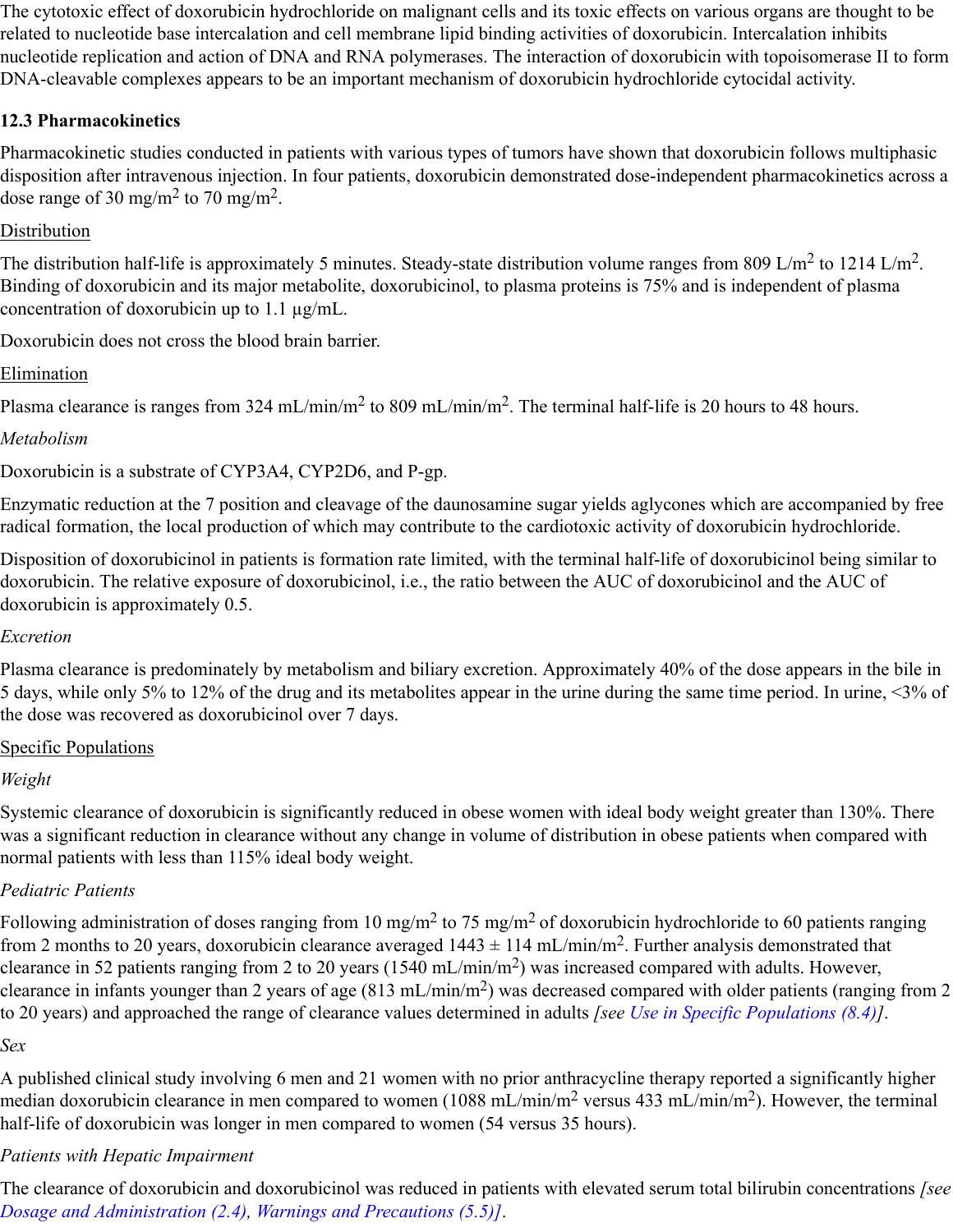#### **13 NONCLINICAL TOXICOLOGY**

#### **13.1 Carcinogenesis, Mutagenesis, Impairment of Fertility**

Doxorubicin hydrochloride treatment can increase the risk of secondary malignancies based on postmarketing reports *[see Warnings and Precautions (5.2)]*. Doxorubicin hydrochloride was mutagenic in the in vitro Ames assay, and clastogenic in multiple in vitro assays (CHO cell, V79 hamster cell, human lymphoblast, and SCE assays) and the in vivo mouse micronucleus assay.

Doxorubicin hydrochloride decreased fertility in female rats at the doses of 0.05 and 0.2 mg/kg/day (approximately 0.005 and 0.02 times the recommended human dose, based on body surface area).

A single intravenous dose of 0.1 mg/kg doxorubicin hydrochloride (approximately 0.01 times the recommended human dose based on body surface area) was toxic to male reproductive organs in animal studies, producing testicular atrophy, diffuse degeneration of the seminiferous tubules, and oligospermia/hypospermia in rats. Doxorubicin hydrochloride induces DNA damage in rabbit spermatozoa and dominant lethal mutations in mice.

## **14 CLINICAL STUDIES**

#### **14.1 Adjuvant Breast Cancer**

The efficacy of doxorubicin hydrochloride-containing regimens for the post-operative, adjuvant treatment of surgically resected breast cancer was evaluated in a meta-analysis conducted by the Early Breast Cancer Trialists Collaborative Group (EBCTCG). The EBCTCG meta-analyses compared cyclophosphamide, methotrexate, and fluorouracil (CMF) to no chemotherapy (19 trials including 7523 patients) and doxorubicin hydrochloride-containing regimens with CMF as an active control (6 trials including 3510 patients). Data from the meta-analysis of trials comparing CMF to no therapy were used to establish the historical treatment effect size for CMF regimens. The major efficacy outcome measures were disease-free survival (DFS) and overall survival (OS).

Of the 3510 women (2157 received doxorubicin hydrochloride-containing regimens and 1353 received CMF treatment) with early breast cancer involving axillary lymph nodes included in the six trials from the meta-analyses, approximately 70% were premenopausal and 30% were postmenopausal.

At the time of the meta-analysis, 1745 first recurrences and 1348 deaths had occurred. The analyses demonstrated that doxorubicin hydrochloride-containing regimens retained at least 75% of the historical CMF adjuvant effect on DFS with a hazard ratio (HR) of 0.91 (95% CI: 0.82, 1.01) and on OS with a HR of 0.91 (95% CI: 0.81, 1.03). Efficacy results are provided in Table 3 and Figures 1 and 2.

#### **Table 3. Summary of Randomized Trials Comparing Doxorubicin Hydrochloride-Containing Regimens Versus CMF in Meta-Analysis**

| <b>Study</b><br>(starting year) | <b>Regimens</b> |  | No. of Cycles No. of Patients | Doxorubicin Hydrochloride-Containing<br><b>Regimens vs. CMF</b><br>$HR^*$ (95% CI) |                  |  |
|---------------------------------|-----------------|--|-------------------------------|------------------------------------------------------------------------------------|------------------|--|
|                                 |                 |  |                               | <b>DFS</b>                                                                         | OS               |  |
| NSABP B-15                      | AC              |  | $1562^{\dagger}$              | 0.93(0.82, 1.06)                                                                   | 0.97(0.83, 1.12) |  |

**Abbreviations:** DFS = disease free survival; OS = overall survival; AC = doxorubicin hydrochloride, cyclophosphamide; AVbCMF = doxorubicin hydrochloride, vinblastine, cyclophosphamide, methotrexate, fluorouracil; CMF = cyclophosphamide, methotrexate, fluorouracil; CMFVA = cyclophosphamide, methotrexate, fluorouracil, vincristine, doxorubicin hydrochloride; FAC = fluorouracil, doxorubicin hydrochloride, cyclophosphamide; FACV = fluorouracil, doxorubicin hydrochloride, cyclophosphamide, vincristine; HR = hazard ratio;  $CI =$  confidence interval

- \* Hazard ratio of less than 1 indicates that the treatment with doxorubicin hydrochloride-containing regimens is associated with lower risk of disease recurrences or death compared to the treatment with CMF.
- † Includes pooled data from patients who received either AC alone for 4 cycles, or who were treated with AC for 4 cycles followed by 3 cycles of CMF.
- ‡ Patients received alternating cycles of AVb and CMF.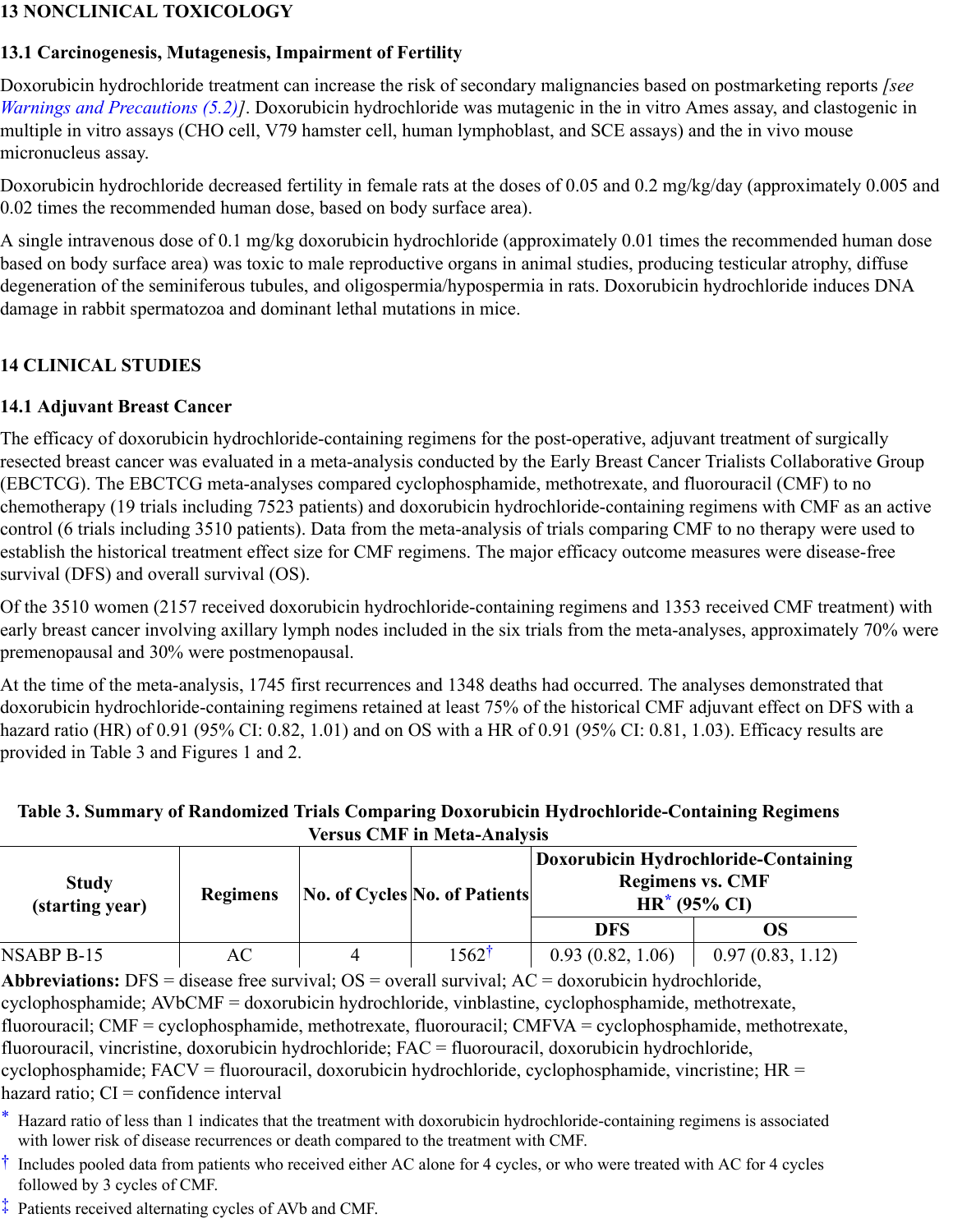| <b>Study</b><br>(starting year) | <b>Regimens</b>                                  |                     | <b>No. of Cycles No. of Patients</b> | Doxorubicin Hydrochloride-Containing<br><b>Regimens vs. CMF</b><br>$HR^*$ (95% CI) |                  |
|---------------------------------|--------------------------------------------------|---------------------|--------------------------------------|------------------------------------------------------------------------------------|------------------|
|                                 |                                                  |                     |                                      | <b>DFS</b>                                                                         | <b>OS</b>        |
| (1984)                          | <b>CMF</b>                                       | 6                   | 776                                  |                                                                                    |                  |
| SECSG <sub>2</sub>              | <b>FAC</b>                                       | 6                   | 260                                  | 0.86(0.66, 1.13)                                                                   | 0.93(0.69, 1.26) |
| (1976)                          | <b>CMF</b>                                       | 6                   | 268                                  |                                                                                    |                  |
| <b>ONCOFRANCE</b>               | <b>FACV</b>                                      | 12                  | 138                                  | 0.71(0.49, 1.03)                                                                   | 0.65(0.44, 0.96) |
| (1978)                          | <b>CMF</b>                                       | 12                  | 113                                  |                                                                                    |                  |
| SE Sweden BCG A                 | AC                                               | 6                   | 21                                   | 0.59(0.22, 1.61)                                                                   | 0.53(0.21, 1.37) |
| (1980)                          | <b>CMF</b>                                       | 6                   | 22                                   |                                                                                    |                  |
| NSABC Israel Br0283             | AVbCMF <sup>*</sup>                              | $\overline{4}$<br>6 | 55                                   | 0.91(0.53, 1.57)                                                                   | 0.88(0.47, 1.63) |
| (1983)                          | <b>CMF</b>                                       | 6                   | 50                                   |                                                                                    |                  |
| <b>Austrian BCSG 3</b>          | <b>CMFVA</b>                                     | 6                   | 121                                  | 1.07(0.73, 1.55)                                                                   | 0.93(0.64, 1.35) |
| (1984)                          | <b>CMF</b>                                       | 8                   | 124                                  |                                                                                    |                  |
| <b>Combined Studies</b>         | Doxorubicin Hydrochloride-<br>Containing Regimen |                     | 2157                                 | 0.91(0.82, 1.01)                                                                   | 0.91(0.81, 1.03) |
|                                 | <b>CMF</b>                                       |                     | 1353                                 |                                                                                    |                  |

**Abbreviations:** DFS = disease free survival; OS = overall survival; AC = doxorubicin hydrochloride, cyclophosphamide; AVbCMF = doxorubicin hydrochloride, vinblastine, cyclophosphamide, methotrexate, fluorouracil; CMF = cyclophosphamide, methotrexate, fluorouracil; CMFVA = cyclophosphamide, methotrexate, fluorouracil, vincristine, doxorubicin hydrochloride; FAC = fluorouracil, doxorubicin hydrochloride, cyclophosphamide; FACV = fluorouracil, doxorubicin hydrochloride, cyclophosphamide, vincristine; HR = hazard ratio;  $CI =$  confidence interval

\* Hazard ratio of less than 1 indicates that the treatment with doxorubicin hydrochloride-containing regimens is associated with lower risk of disease recurrences or death compared to the treatment with CMF.

† Includes pooled data from patients who received either AC alone for 4 cycles, or who were treated with AC for 4 cycles followed by 3 cycles of CMF.

‡ Patients received alternating cycles of AVb and CMF.



# **Figure 1. Meta-analysis of Disease-Free Survival**

Boundary of non-inferiority with CMF (1.06; 75% of CMF effect retained)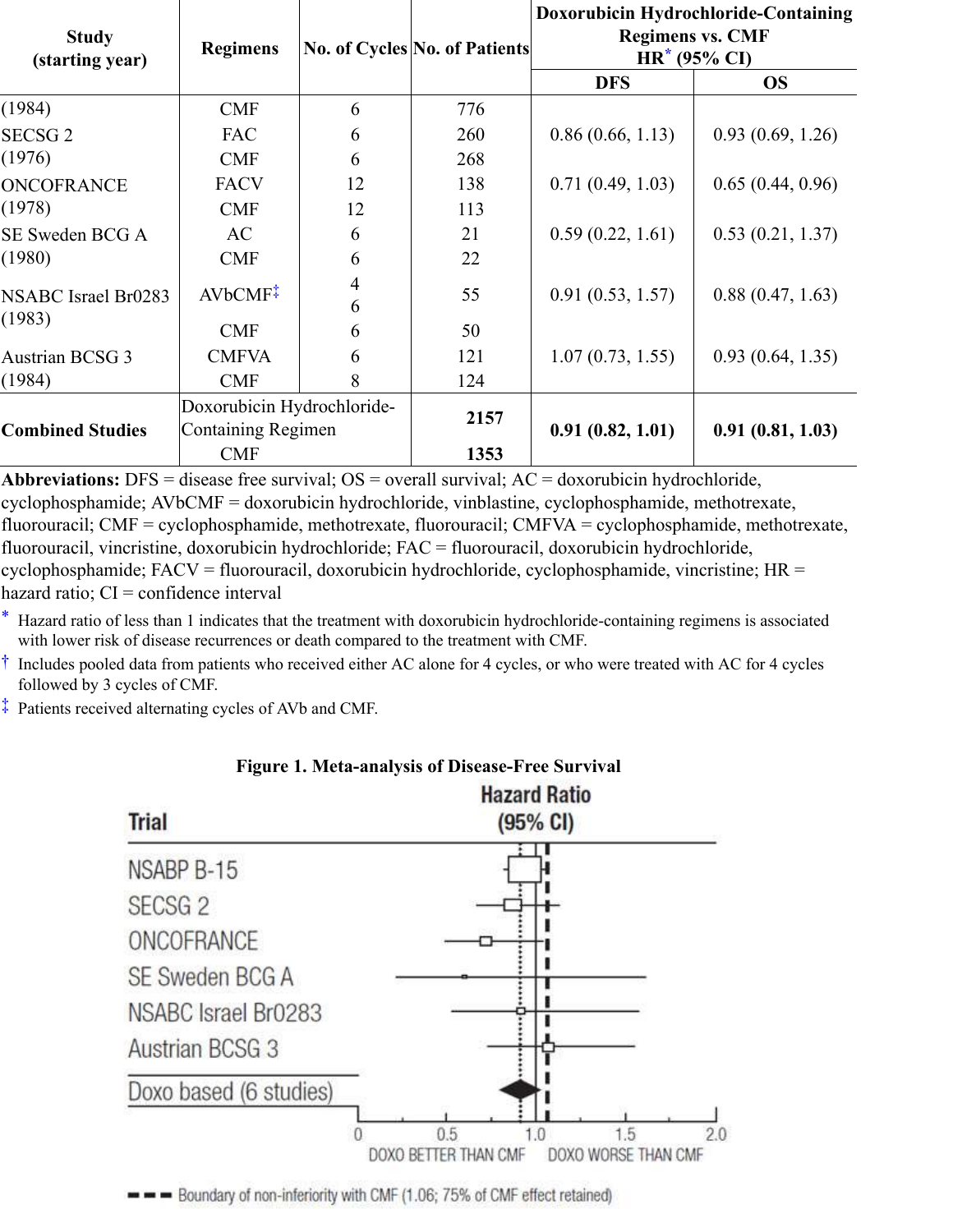

#### **15 REFERENCES**

1. "Hazardous Drugs". *OSHA*. http://www.osha.gov/SLTC/hazardousdrugs/index.html

#### **16 HOW SUPPLIED/STORAGE AND HANDLING**

Doxorubicin Hydrochloride Injection

Doxorubicin Hydrochloride Injection is a sterile, isotonic solution, available in polypropylene (CYTOSAFE)<sup>®</sup> vials in single vial packs as:

*Single-dose Vials*

10 mg/5 mL (2 mg/mL) NDC 0069-3030-20 20 mg/10 mL (2 mg/mL) NDC 0069-3031-20 50 mg/25 mL (2 mg/mL) NDC 0069-3032-20

Retain in carton until time of use. Discard unused portion.

*Multiple-dose Vials*

150 mg/75 mL (2 mg/mL) NDC 0069-3033-20 200 mg/100 mL (2 mg/mL) NDC 0069-3034-20

Retain in carton until contents are used.

Storage

Store all vials at  $2^{\circ}$  to  $8^{\circ}$ C (36 $^{\circ}$  to 46 $^{\circ}$ F). Protect from light.

Storage of Doxorubicin Hydrochloride Injection under refrigerated conditions can result in the formation of a gelled product. Place gelled product at room temperature  $[15^\circ$  to  $30^\circ$ C (59 $^\circ$  to  $86^\circ$ F)] for 2 to 4 hours to return the product to a slightly viscous, mobile solution.

Handling and Disposal

Doxorubicin Hydrochloride Injection is a cytotoxic drug. Follow applicable special handling and disposal procedures.<sup>1</sup>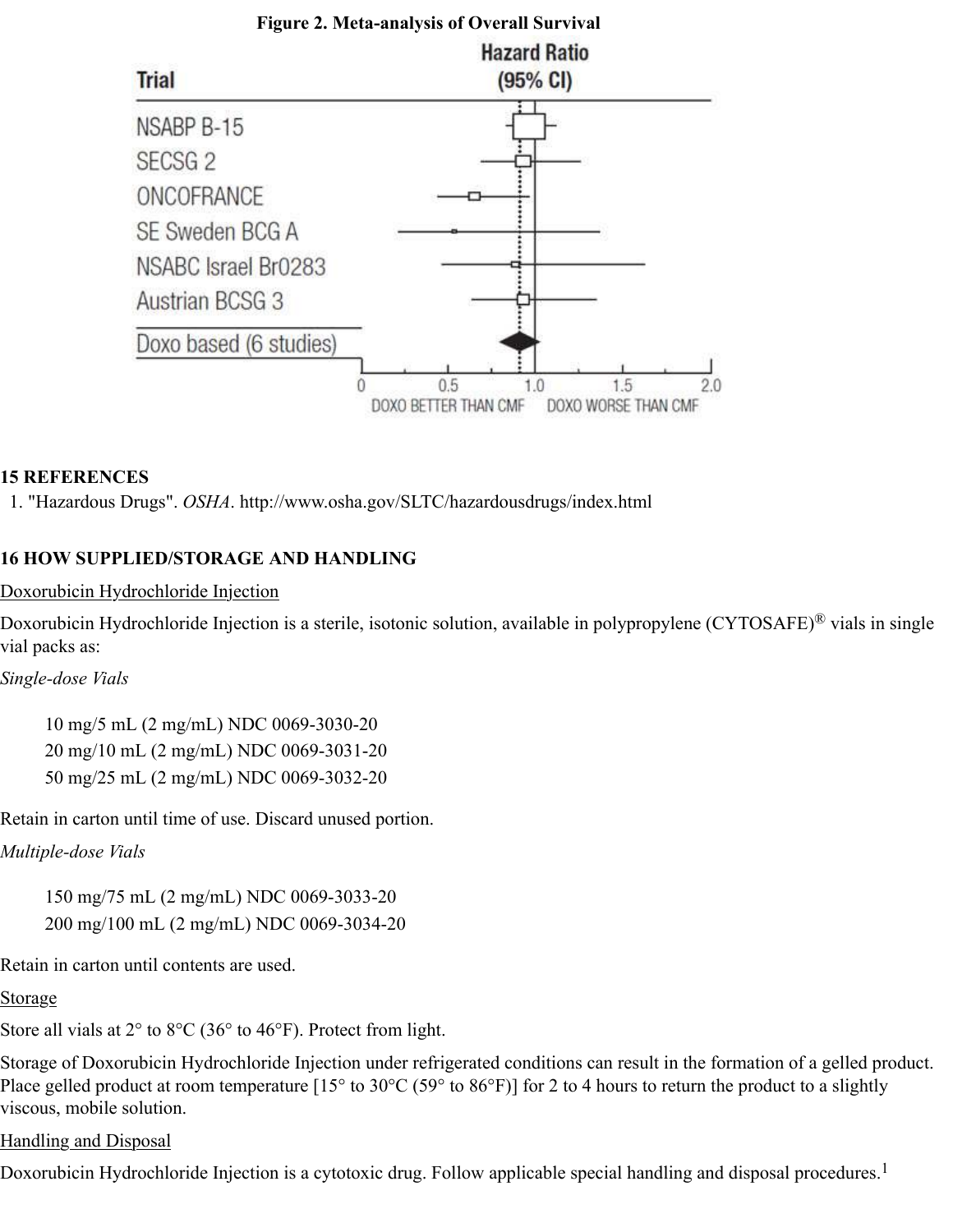#### **17 PATIENT COUNSELING INFORMATION**

Advise the patient to read the FDA-approved patient labeling (Patient Information).

#### **Cardiomyopathy**

Advise patients that Doxorubicin Hydrochloride Injection/for Injection can cause irreversible myocardial damage and to contact a healthcare provider for symptoms of heart failure during or after treatment *[see Warnings and Precautions (5.1)]*.

## Secondary Malignancy

Advise patients of the increased risk of treatment-related leukemia *[see Warnings and Precautions (5.2)]*.

#### Myelosuppression

Advise patients that Doxorubicin Hydrochloride Injection/for Injection can reduce the absolute neutrophil count resulting in an increased risk of infection and to contact a healthcare provider for new onset fever or symptoms of infection *[see Warnings and Precautions (5.4)]*.

#### Embryo-Fetal Toxicity

Advise pregnant women and females of reproductive potential of the potential risk to a fetus, and to inform their healthcare provider of a known or suspected pregnancy *[see Warnings and Precautions (5.8), Use in Specific Populations (8.1)]*.

Advise females of reproductive potential to use effective contraception during treatment with Doxorubicin Hydrochloride Injection/for Injection and for 6 months after treatment *[see Warnings and Precautions (5.8), Use in Specific Populations (8.3)]*.

Advise patients that Doxorubicin Hydrochloride Injection/for Injection may induce chromosomal damage in sperm, which may lead to loss of fertility and offspring with birth defects. Advise males with female partners of reproductive potential to use effective contraception during treatment with Doxorubicin Hydrochloride Injection/for Injection and for 3 months after treatment *[see Warnings and Precautions (5.8), Use in Specific Populations (8.3), Nonclinical Toxicology (13.1)]*.

Advise males with pregnant partners to use condoms during treatment with Doxorubicin Hydrochloride Injection/for Injection and for at least 10 days after the final dose *[see Use in Specific Populations (8.3)]*.

## Lactation

Advise females not to breastfeed during treatment with Doxorubicin Hydrochloride Injection/for Injection and for 10 days after the final dose *[see Use in Specific Populations (8.2)]*.

## Infertility

Advise females and males of the potential loss of fertility from Doxorubicin Hydrochloride Injection/for Injection *[see Use in Specific Populations (8.3)]*.

## Gastrointestinal and Dermatologic Adverse Reactions

Advise patients that Doxorubicin Hydrochloride Injection/for Injection can cause nausea, vomiting, diarrhea, mouth/oral pain and sores and to contact a healthcare provider should they develop any severe symptoms that prevent them from eating and drinking *[see Adverse Reactions (6)]*. Advise patients that Doxorubicin Hydrochloride Injection/for Injection can cause alopecia *[see Adverse Reactions (6.1)]*.

## Administration

Advise patients that Doxorubicin Hydrochloride Injection/for Injection can cause their urine to appear red for 1 to 2 days after administration.

This product's label may have been updated. For full prescribing information, please visit www.pfizer.com.

Pfizer Injectables

Distributed by Pfizer Labs Division of Pfizer Inc. New York, NY 10017

## LAB-0073-17.0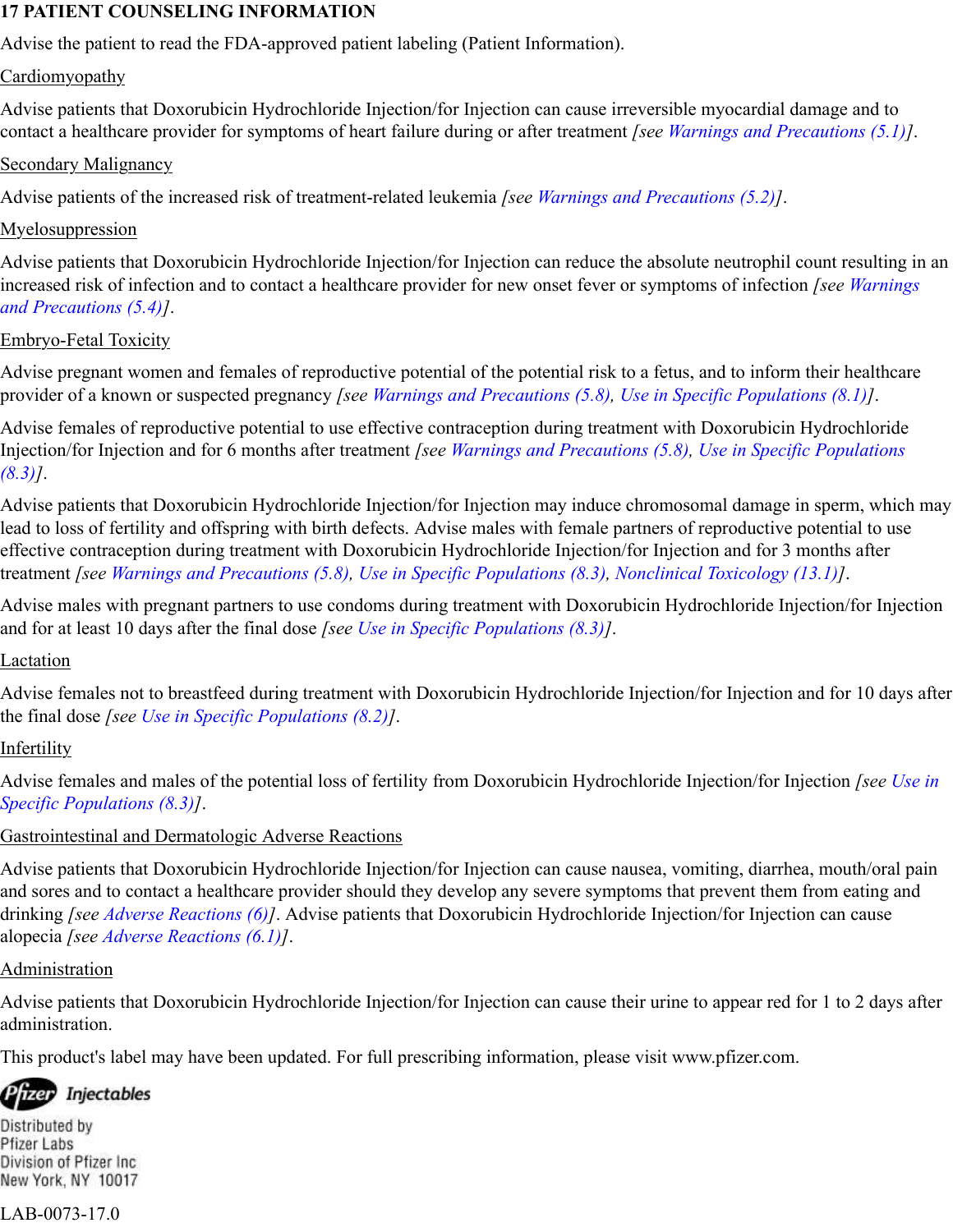#### **Patient Information**

**DOXORUBICIN** (dok-s*uh*-**roo**-b*uh*-sin) **HYDROCHLORIDE**

**injection, for intravenous use**

**for injection, for intravenous use**

**What is the most important information I should know about Doxorubicin?**

# **Doxorubicin may cause serious side effects including:**

- **Heart muscle problems.** Doxorubicin can cause heart muscle damage that may lead to heart failure. Heart failure means your heart does not pump blood well. Heart failure is irreversible in some cases and can lead to death. Heart failure can happen during your treatment with Doxorubicin or months to years after stopping treatment. Your risk of heart muscle damage increases with higher total amounts of Doxorubicin that you receive in your lifetime. Your risk of heart failure is higher if you:
	- have other heart problems
	- have had or are currently receiving radiation therapy to your chest
	- have had treatment with certain other anti-cancer medicines
	- $\circ$  take other medicines that can have severe side effects on your heart

Tell your healthcare provider if you get any of these symptoms of heart failure during or after treatment with Doxorubicin:

| • extreme tiredness or weakness | ○ fast heartbeat                   |
|---------------------------------|------------------------------------|
| $\circ$ shortness of breath     | ○ swelling of your feet and ankles |

Your healthcare provider will do tests to check the strength of your heart muscle before, during, and after your treatment with Doxorubicin.

- **Heart rhythm problems.** Doxorubicin can cause serious heart rhythm problems that may lead to death. This can happen during your infusion, within a few hours after your infusion or anytime during treatment with Doxorubicin. Tell your healthcare provider if you get any symptoms of heart rhythm problems, such as feeling as if your heart is beating fast, irregular or slow, or you feel lightheaded, dizzy, short of breath, chest discomfort or you faint.
- **Risk of new cancers.** You may have an increased risk of developing certain blood cancers called acute myelogenous leukemia (AML) or myelodysplastic syndrome (MDS) after treatment with Doxorubicin. Talk with your healthcare provider about your risk of developing new cancers if you receive Doxorubicin.
- **Skin damage at or near the vein where Doxorubicin is given.** Doxorubicin can damage the skin if it leaks out of the vein and might cause blisters, skin sores or severe tissue damage, which may require skin grafts. Tell your healthcare provider if you get burning or stinging during your infusion.
- **Decreased blood cell counts.** Doxorubicin can cause a decrease in neutrophils (a type of white blood cell important in fighting bacterial infections) and platelets (important for clotting and to control bleeding). This may lead to a serious infection, the need for blood transfusions, treatment in a hospital or death. Your healthcare provider will check your blood cell counts before each infusion and during treatment with Doxorubicin. Call your healthcare provider right away if you get a fever (temperature of 100.4°F or higher) or chills with shivering.

# **What is Doxorubicin?**

Doxorubicin is a prescription medicine used to treat certain types of cancers. Doxorubicin may be used alone or along with other anti-cancer medicines.

# **Do not receive Doxorubicin if:**

- you have had a recent heart attack (within the past 4 to 6 weeks) or have severe heart problems.
- your blood cell counts (platelets, red blood cells, and white blood cells) are very low because of prior chemotherapy.
- you have severe liver problems.
- you have had a severe allergic reaction to Doxorubicin.

# **Before you receive Doxorubicin, tell your healthcare provider about all of your medical conditions, including if you:**

- have heart problems including heart failure.
- are currently receiving radiation therapy or plan to receive radiation to the chest.

This Patient Information has been approved by the U.S. Food and Drug Administration. Revised: 12/2019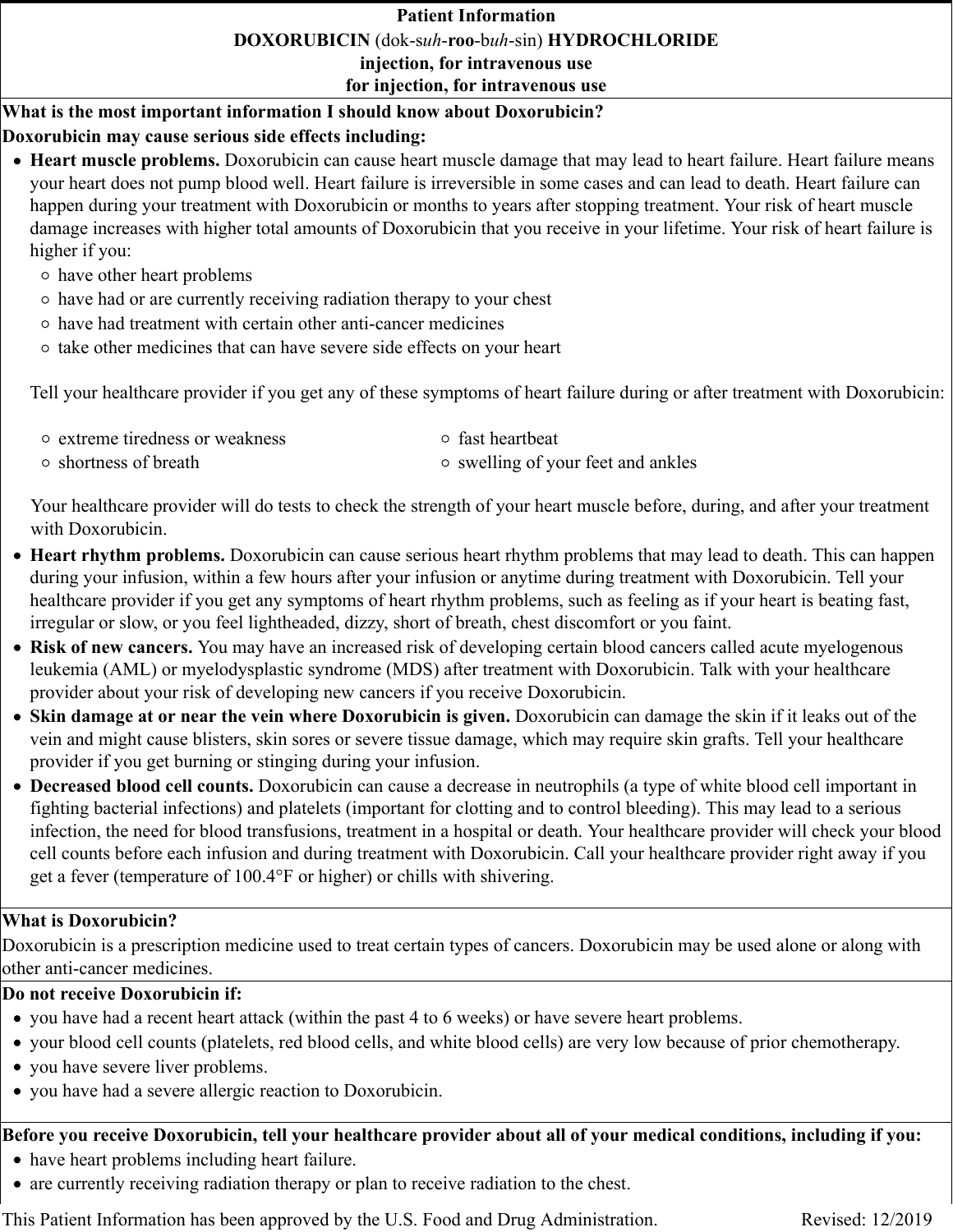- have liver problems.
- have had an allergic reaction to doxorubicin.
- are pregnant or plan to become pregnant. Doxorubicin can harm your unborn baby. You should not become pregnant during treatment with Doxorubicin. Tell your healthcare provider right away if you become pregnant or think you may be pregnant.

## **Females who are able to become pregnant**:

- Your healthcare provider will check to see if you are pregnant before you start treatment with Doxorubicin
- You should use effective birth control (contraception) during treatment with Doxorubicin and for 6 months after treatment

#### **Males**:

- Doxorubicin can affect your sperm and could cause birth defects.
- If you have a female partner who can become pregnant, you should use effective birth control during treatment with Doxorubicin and for 3 months after treatment
- If you have a pregnant partner, you should use condoms during treatment with Doxorubicin and for at least 10 days after the final dose
- Talk to your healthcare provider about birth control methods that may be right for you
- are breastfeeding or plan to breastfeed. Doxorubicin can pass into your breast milk. Do not breastfeed during treatment with Doxorubicin and for 10 days after the final dose. Talk to your healthcare provider about the best way to feed your baby during this time.

**Tell your healthcare provider about all the medicines you take,** including prescription and over-the-counter medicines, vitamins, and herbal supplements.

#### **How will I receive Doxorubicin?**

- Doxorubicin will be given to you into your vein through an intravenous (IV) line.
- Your healthcare provider will do blood tests to check for side effects during treatment with Doxorubicin.
- Your healthcare provider may stop your treatment, change the timing of your treatment, or change the dose of your treatment if you have certain side effects while receiving Doxorubicin.

## **What are the possible side effects of Doxorubicin?**

**Doxorubicin may cause serious side effects, including:**

See **"What is the most important information I should know about Doxorubicin?"**

#### **The most common side effects of Doxorubicin include:**

- total hair loss (alopecia). Your hair may re-grow after your treatment.
- nausea
- vomiting

## **Other side effects:**

- Red colored urine. You may have red colored urine for 1 to 2 days after your infusion of Doxorubicin. This is normal. Tell your healthcare provider if it does not stop in a few days, or if you see what looks like blood or blood clots in your urine.
- Call your healthcare provider if you have severe symptoms that prevent you from eating or drinking, such as:
	- nausea
	- vomiting
	- diarrhea
	- mouth pain or sores

**Doxorubicin may cause fertility problems in males.** This could affect your ability to father a child. Talk to your healthcare provider if this is a concern for you.

**Doxorubicin may cause fertility problems in females.** Your periods (menstrual cycle) may completely stop when you receive Doxorubicin. Your periods may or may not return following treatment. Early menopause has also happened. Talk to

This Patient Information has been approved by the U.S. Food and Drug Administration. Revised: 12/2019